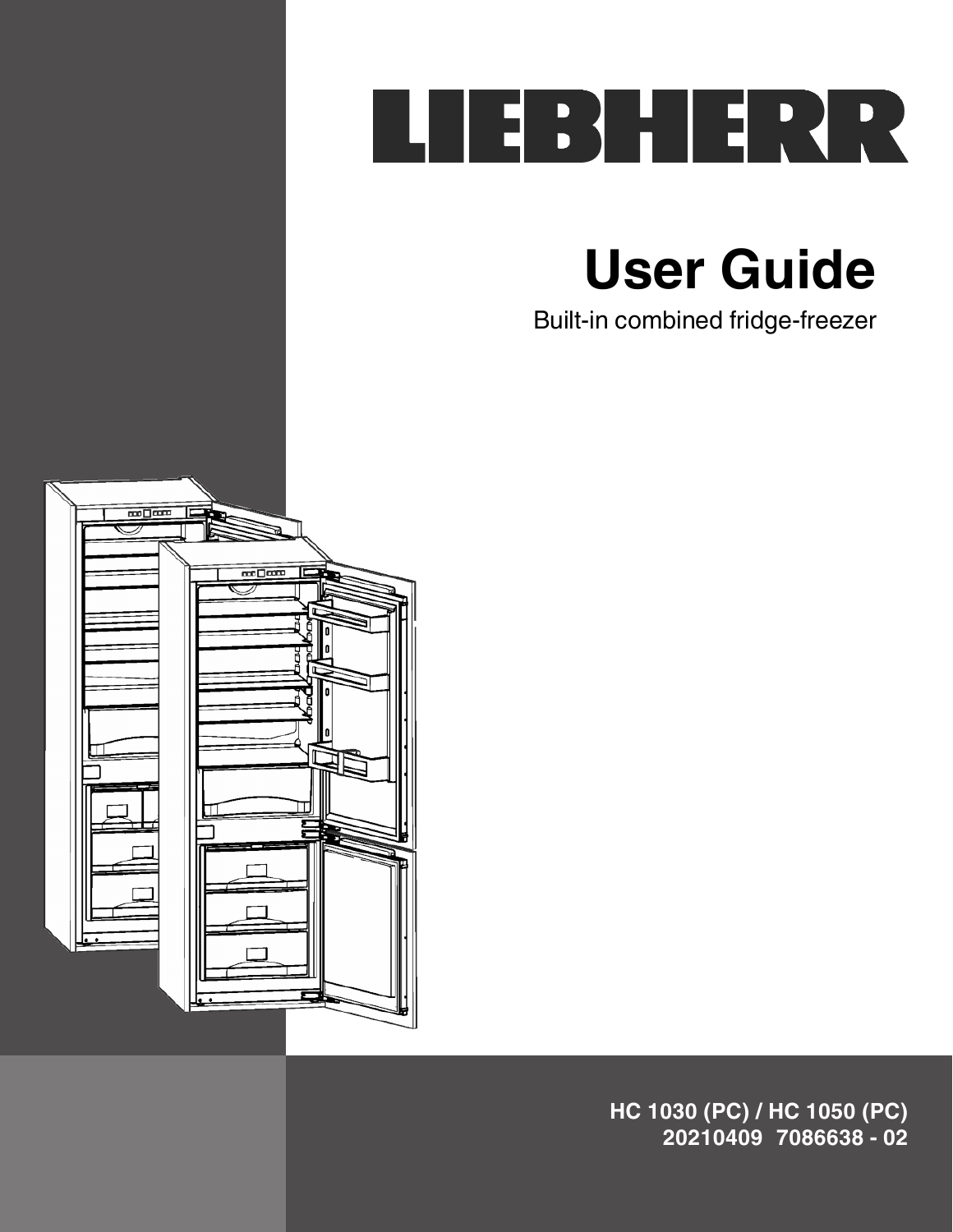# **Contents**

| 1   |                                           | $\overline{2}$ |
|-----|-------------------------------------------|----------------|
| 1.1 |                                           | $\overline{c}$ |
| 1.2 | Overview of the appliance and accessories | 3              |
| 1.3 |                                           | 3              |
| 1.4 |                                           | 3              |
| 1.5 |                                           | 3              |
| 1.6 | Example of food arrangement               | 4              |
| 2   | General safety information                | 4              |
| 3   |                                           | 5              |
| 3.1 | Operating and monitoring controls         | 5              |
| 3.2 |                                           | 6              |
| 4   |                                           | 6              |
| 4.1 | Switching the appliance on                | 6              |
| 5   |                                           | 6              |
| 5.1 |                                           | 6              |
| 5.2 |                                           | 6              |
| 5.3 |                                           | 7              |
| 5.4 |                                           | 7              |
| 5.5 |                                           | $\overline{7}$ |
| 5.6 |                                           | 8              |
| 5.7 |                                           | 10             |
| 6   |                                           | 13             |
| 6.1 |                                           | 13             |
| 6.2 |                                           | 13             |
| 6.3 |                                           | 14             |
| 6.4 |                                           | 14             |
| 6.5 |                                           | 15             |
| 7   |                                           | 15             |
| 8   | Putting appliance out of service          | 18             |
| 8.1 |                                           | 18             |
| 8.2 |                                           | 18             |
| 8.3 |                                           | 19             |
| 9   | Disposing of the appliance                | 19             |

Congratulations on the purchase of your new appliance. With this purchase, you have chosen all the advantages of the latest refrigeration technology, guaranteeing you a high-quality appliance with a long life span and high operating safety.

The equipment of your appliance gives you the highest level of day-to-day ease of operation.

Together we are making an active contribution to the conservation of our environment by purchasing this appliance which is manufactured in an environmentally friendly process with the use of recyclable materials.

We hope you enjoy your new appliance.

The manufacturer is constantly working to improve all models. Therefore please understand that we reserve the right to make design, equipment and technical modifications.

To get to know all the benefits of your new appliance, please read the information contained in these instructions carefully.

The instructions apply to several models, so there may be differences. Sections which only apply to certain appliances are indicated with an asterisk (\*).

Instructions for action are marked with  $a \blacktriangleright$ , the results of action are marked with a  $\triangleright$ .

# **1 The appliance at a glance**

## **1.1 Additional benefits**

- Natural coolant
- Energy-optimized refrigerant circuit
- Energy-efficient insulation
- Low energy consumption
- User-friendly electronic controls
- Active function indicators
- Temperature can be controlled in the appliance independent of ambient conditions according to its climate rating - Temperature can be displayed as °C or °F
- The appliance defrosts automatically no need to spend time defrosting
- Large refrigeration capacity
- Safety glass storage shelves
- Large freezing capacity
- Shelves can be removed to make space for large items.
- Freezer over-temperature alarm
- Quick-freeze feature for fresh food (SuperFrost)
- Frozen food temperature indicator
- Power outage /FrostControl display
- All freezer drawers suitable for quick-freeze
- Bright LED interior light
- Door ajar alarm
- Handle grips on all extra-large drawers for easy transport
- Integrated transport grips on appliance housing
- Transport castors at back
- Easy to clean
- Door hinges can be reversed
- Door-on-door system for easy kitchen cabinet installation
- This appliance has a SabbathMode function, so you can use it on religious holidays. Further information can be found on the Star-K website www.star-k.org.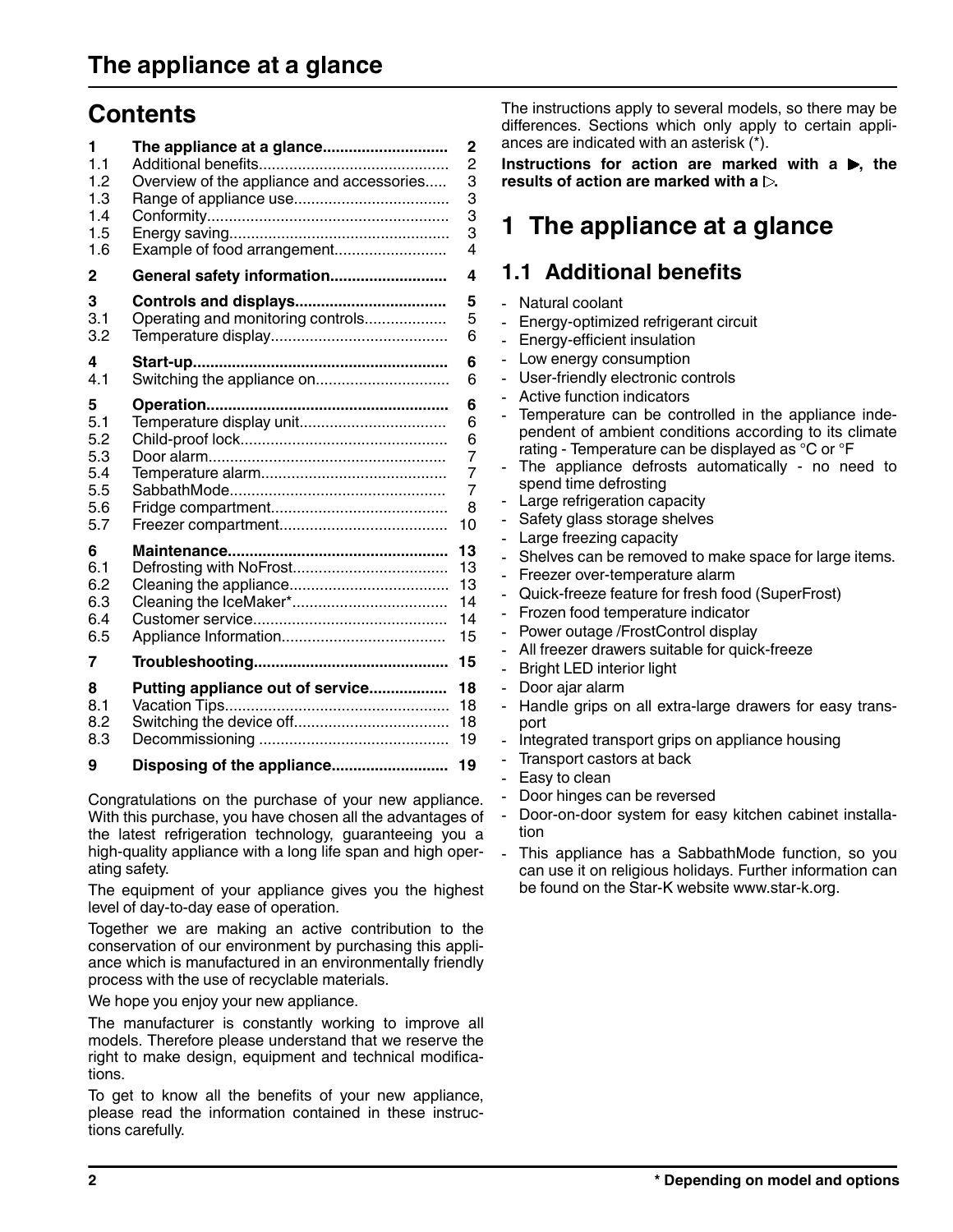# <span id="page-2-0"></span>**1.2 Overview of the appliance and accessories**



Fig. 1 **(8)** Storage rack for jars

- **(1)** Operating and control elements
- **(2)** Shelf, can be split **(9)** Bottle shelf
- **(3)** Shelf **(10)**Bottle rack
- **(4)** Interior LED lighting **(11)**Freezer compartment
- 
- **(5)** Drain hole **(12)**IceMaker\*
- **(6)** Coldest zone **(13)**Rating plate
- **(7)** Vegetable tray

### **Note**

 $\blacktriangleright$  The default arrangement of the shelves, drawers, and baskets is best for energy efficiency.

# **1.3 Range of appliance use**

### **Normal use**

The appliance is only suitable for cooling food for residential or other similar environments. This includes the following types of uses

- in staff kitchens, bed and breakfasts,
- by guests in country homes, hotels, motels and other types of accommodations,
- for catering and similar wholesale services.

All other types of uses are not permitted.

### **Foreseeable misuse**

The following uses are specifically prohibited:

- Storage and cooling of medication, blood plasma, laboratory preparations or similar substances and products in accordance with the CMDCAS and FDA 510(k)
- Use outdoors
- Use in moist areas exposed to the rain
- Use in areas at risk of explosion

Incorrect appliance use can cause damage to the stored products or cause them to spoil.

### **Climate ratings**

The appliance is set to operate within specific ambient temperature limits according to its climate rating The climate rating for your appliance is printed on the rating plate

#### **Note**

 $\blacktriangleright$  To guarantee trouble-free operation, comply with the indicated ambient temperatures.

| Climate<br>rating | for ambient temperatures from   |
|-------------------|---------------------------------|
| SN                | 50 °F (10 °C) to 90 °F (32 °C)  |
| l N               | 61 °F (16 °C) to 90 °F (32 °C)  |
| <b>ST</b>         | 61 °F (16 °C) to 101 °F (38 °C) |
|                   | 61 °F (16 °C) to 110 °F (43 °C) |

# **1.4 Conformity**

The refrigerant circuit has been tested for leaks. When installed, the appliance complies with the relevant safety regulations and the safety standards CAN/CSA-C22.2 No. 60335-1-11, 60335-2-24-06 and UL 60335-1, UL 60335-2-24.

# **1.5 Energy saving**

- Always ensure good ventilation. Do not obstruct ventilation openings or grilles.
- Never block air slits in the fan.
- Do not install the appliance in direct sunlight or next to a stove, heater or similar heat source.
- Energy consumption depends on installation conditions such as the ambient temperature (see 1.3 Range of appliance use) . A warmer ambient temperature can increase the energy consumption.
- Avoid opening the appliance door for any longer then necessary
- The lower the temperature is set the higher the energy consumption.
- Sort your food items: [home.liebherr.com/food.](https://home.liebherr.com/food)
- All food stored in the appliance should be well wrapped and covered. This prevents frost buildup.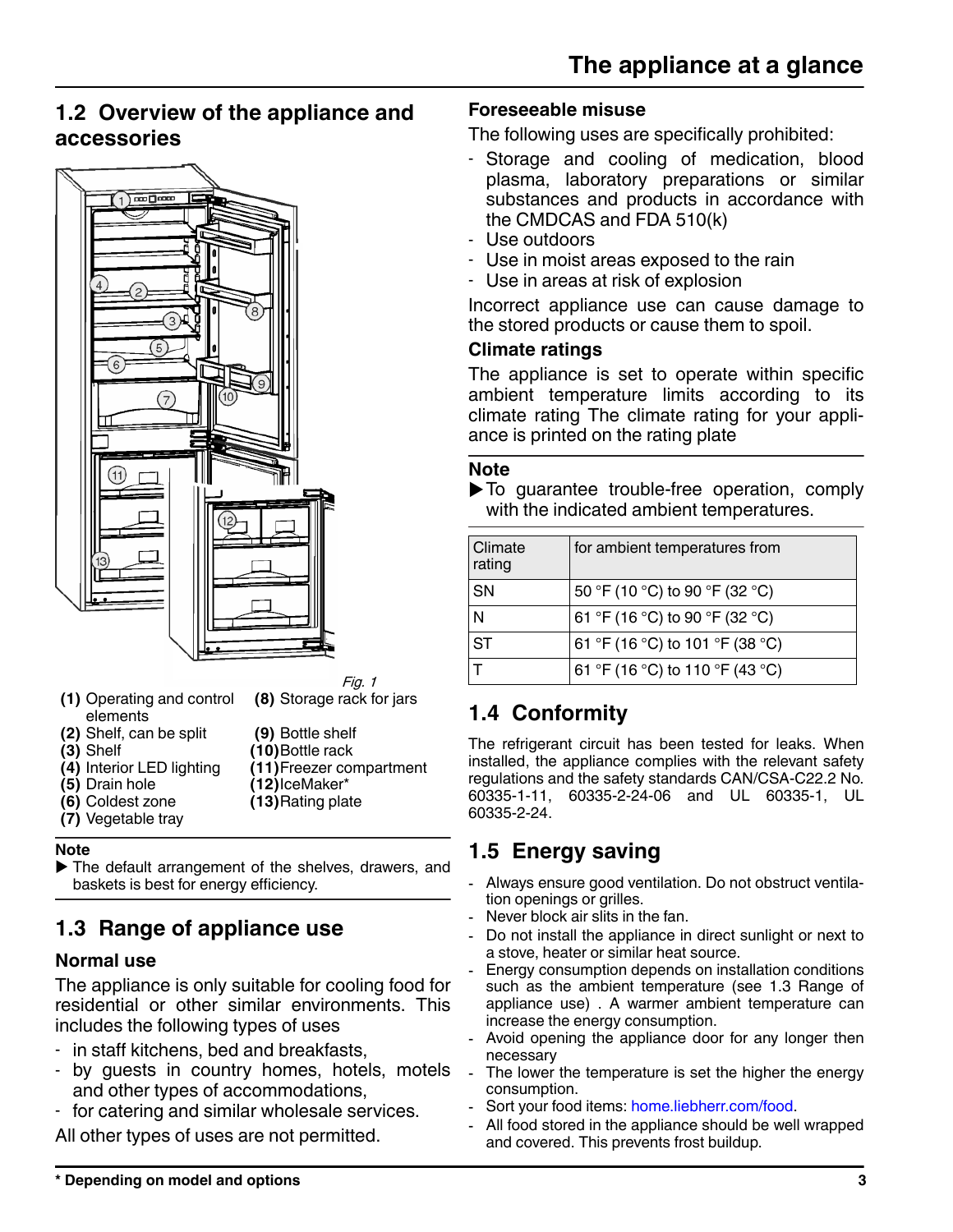# **General safety information**

- Only take food out for as long as necessary so that it does not get too warm.
- Insertion of warm foods: first let the food cool down to room temperature.
- Defrost frozen food in the fridge
- If you intend to be away for an extended period, empty the fridge compartment and switch it off.

# **1.6 Example of food arrangement**



Fig. 2

# **2 General safety information**

Read and follow these instructions. They contain safety advice which is important for safe and problem-free installation and operation. Always read and follow the safety advice.

#### **Dangers for the user:**

- This appliance can be operated by children as well as by persons with reduced physical, sensory or mental capabilities or lack of experience and knowledge if they are supervised or have been instructed in the safe use of the appliance and understand the associated risks. Children must not play with the appliance. Cleaning and user maintenance must not be performed by children unless they are supervised. Children between the ages of 3 and 8 may load and unload the appliance. Children under the age of 3 must be kept away from the appliance if they are not constantly supervised.
- When disconnecting the appliance from the outlet, always take hold of the plug. Do not pull on the cable.
- Disconnect the power plug or switch off the power if a fault occurs.
- Do not damage the mains power line. Do not operate the appliance from a defective mains power line.
- Repairs, work on the appliance and replacement of the mains cable should only be carried out by the customer service department or other specifically trained specialist engineers.
- Only install, connect and dispose of the appliance in accordance with the instructions.
- Only operate the appliance after it has been installed.
- Please keep the instructions and pass them on to any future owner.
- The manufacturer is not liable for damage arising from incorrect connection to the water supply.

#### **Risk of fire:**

- The refrigerant contained within the appliance (specifications on the rating plate) is environmentally friendly, but flammable. Leaking refrigerant can ignite.
	- Do not damage the pipes of the refrigerant circuit.
	- Do not handle ignition sources inside the appliance.
	- Do not use electrical devices inside the appliance (e.g. steam cleaners, heaters, ice cream makers, etc.).
	- If refrigerant leaks: Remove naked flames or ignition sources located near the area of the leak. Air the room well. Contact the customer service department.
- Do not operate the appliance near explosive gases.
- Do not store or use gasoline or other flammable vapors and liquids in the vicinity of this appliance.
- Do not store explosive materials or spray cans with flammable propellants, such as e.g. butane, propane, pentane, etc. in the appliance. You can recognize such spray cans by the printed contents or a flame symbol. Any leaking gasses can be ignited by electrical components.
- Alcoholic beverages or other containers holding alcohol must always be tightly sealed for storage purposes. Any leaking alcohol can be ignited by electrical components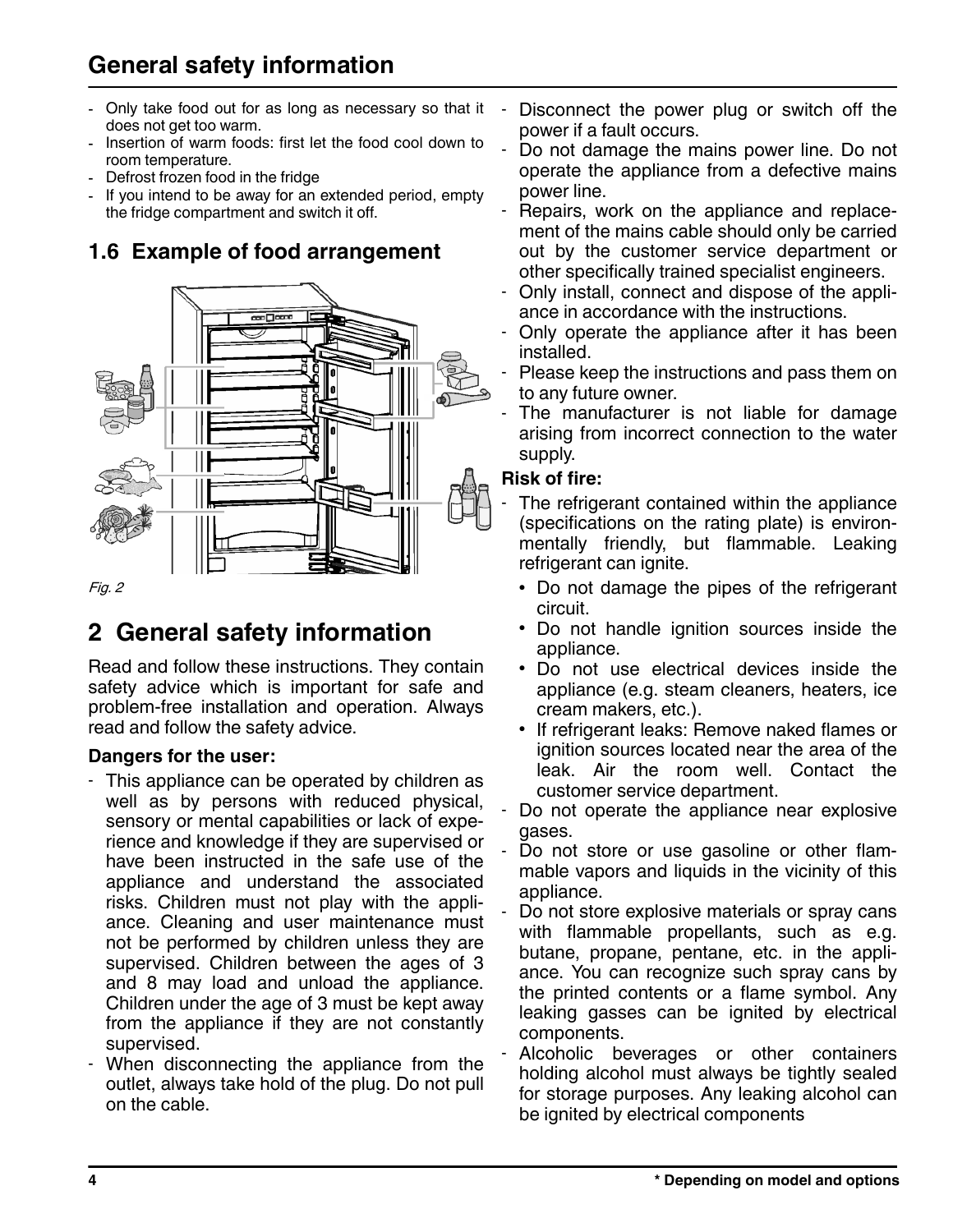## **Tipover hazard:**

- Do not stand or climb on the base, drawers, doors, etc. This applies in particular to children.

### **Risk of food poisoning:**

- Do not consume food that has passed its best before date.

#### **Danger of frostbite, feelings of numbness and pain:**

- Avoid continued skin contact with cold surfaces or chilled/frozen food or adopt protective measures.

### **Risk of injury and damage:**

- Hot steam may lead to injuries. Do not use any electrical heating or steam cleaning equipment, naked flames or defrosting sprays for defrosting
- Do not remove ice with sharp objects

## **Risk of crushing:**

- Do not hold onto the hinge when opening and closing the door. Fingers may get caught.

### **California Proposition 65**

- This product contains chemicals known to the state of California to cause cancer or reproductive harm.
- This product can expose you to chemicals including Diisononyl Phthalate (DINP) which is known to the State of California to cause cancer. For more information go to www.P65Warnings.ca.gov.
- This product can expose you to chemicals including Di-isodecyl Phthalate (DIDP) which is known to the State of California to cause birth defects or other reproductive harm. For more information go to www.P65Warnings.ca.gov.

### **Symbols on the device:**



The symbol can be on the compressor. It refers to the oil in the compressor and refers to the following danger: Can be lethal if swallowed or inhaled. This notice only applies for recycling. There is no danger during normal operation.



The symbol is located on the compressor and indicates the danger of inflammable materials. Do not remove the label.



This label or a similar one can be located on the rear of the appliance. It refers to the foamed-in panels in the door and/or the housing. This notice only applies for recycling. Do not remove the label.

#### **Follow the specific instructions in the other sections:**

| <b>DANGER</b>  | indicates a hazardous situation,<br>which if not avoided, will result in<br>death or serious injury.  |
|----------------|-------------------------------------------------------------------------------------------------------|
| <b>WARNING</b> | indicates a hazardous situation,<br>which if not avoided, could result<br>in death or serious injury. |
| <b>CAUTION</b> | indicates a hazardous situation,<br>which if not avoided, will result in<br>minor or moderate injury. |
| <b>NOTICE</b>  | indicates a hazardous situation,<br>which if not avoided, could result<br>in damage to property.      |
| Note           | indicates useful advice and tips                                                                      |

# **3 Controls and displays**

# **3.1 Operating and monitoring controls**



#### Fig. 3

- **(1)** Fridge compartment On/Off button
- **(10)**SuperFrost symbol
- **(2)** Fridge compartment temperature display
- **(11)**Alarm button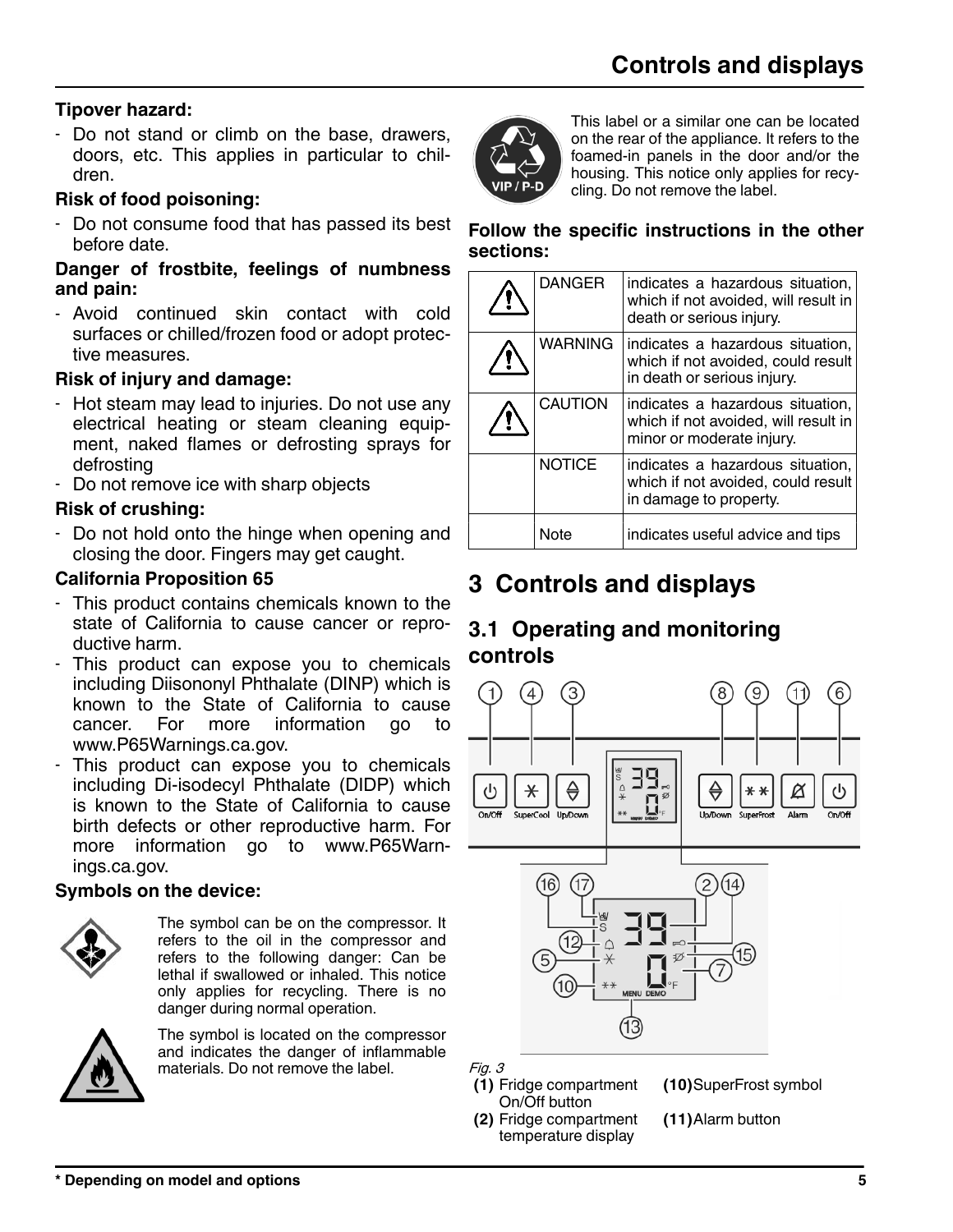# <span id="page-5-0"></span>**Start-up**

- **(3)** Refrigerator compartment setting button **(12)**Alarm symbol
- **(4)** SuperCool button **(13)**Menu symbol
- **(5)** SuperCool symbol **(14)**Child safety symbol **(6)** Freezer compartment
- On/Off button
- **(7)** Freezer compartment temperature display
- **(8)** Freezer compartment **(17)**IceMaker symbol\* setting button
- **(9)** SuperFrost button

# **3.2 Temperature display**

The following is displayed in normal operation:

- the freezer temperature set
- the fridge temperature set

The freezer compartment temperature display flashes:

**(15)**Power failure symbol

**(16)**Sabbath mode symbol

- the temperature setting has been changed
- once switched on the temperature is not cold enough
- the temperature has risen by several degrees

The following displays indicate malfunction. Possible causes and corrective actions: [\(see 7 Troubleshooting.\)](#page-14-0) .

- F<sub>0</sub> to F<sub>9</sub>
- FE\*
- The power failure symbol  $\overrightarrow{P}$  flashes.

# **4 Start-up**

### **4.1 Switching the appliance on**

#### **Note**

- The manufacturer recommends:
- Store frozen produce at 0  $\degree$ F (-18  $\degree$ C) or colder.

Switch on the appliance approx. 4 hours before loading for the first time.

#### **4.1.1 Switching on the entire appliance at the freezer compartment**

- $\triangleright$  Open the door.
- $\blacktriangleright$  Press the freezer compartment On/Off button Fig. 3 (6).
- $\triangleright$  Fridge compartment and freezer compartment are switched on.
- $\triangleright$  The temperature displays light up.
- $\triangleright$  When the refrigerator compartment door opens the interior light comes on.
- $\triangleright$  If "DEMO" appears on the display, 'demonstration mode' is activated. Contact Customer Services.

#### **4.1.2 Switching on the fridge compartment**

#### **Note**

Before going on vacation or other prolonged periods of non-use

- $\triangleright$  You can switch the refrigerator compartment on/off separately from the freezer section.
- $\triangleright$  Open the door.
- $\blacktriangleright$  Press the refrigerator compartment On/Off button Fig. 3 (1).
- $\triangleright$  The temperature displays light up.
- $\triangleright$  When the refrigerator compartment door opens the interior light comes on.
- $\triangleright$  Fridge compartment is switched on.

# **5 Operation**

### **5.1 Temperature display unit**

The temperature display can be changed from °F to °C.

#### **5.1.1 To change the unit**

- ▶ Activate setting mode: Press SuperFrost button Fig.  $3$  (9) for about 5 seconds.
- $\triangleright$  5 is displayed in the temperature display.
- $\triangleright$  The Menu symbol *Fig. 3 (13)* lights up.
- $\blacktriangleright$  Use the Set freezer compartment button *Fig. 3 (8)* to select  $\degree$ .
- $\blacktriangleright$  To confirm: Briefly press SuperFrost button Fig. 3 (9).
- ▶ Select °F oder °C with the Freezer compartment set button Fig. 3 (8).
	- To confirm: Briefly press SuperFrost button Fig. 3 (9).
- To exit setting mode: Press Freezer compartment On/Off button Fig. 3 (6).

**-or-**

- $\blacktriangleright$  Wait 5 minutes.
- $\triangleright$  The temperature is again displayed in the temperature display.

# **5.2 Child-proof lock**

You can use the child-proof lock to lock the buttons. This means that children cannot accidentally switch off the appliance when playing.

#### **5.2.1 Switching on the child-proof lock**

#### **If this function is to be switched on:**

- To activate setting mode: Press and hold the SuperFrost button *Fig. 3 (9)* for approx. 5 seconds.
- $\triangleright$  In the display, the Menu Symbol *Fig. 3 (13)* is displayed.
- $\triangleright$  5 flashes on the display.
- $\blacktriangleright$  Use the Set freezer compartment button Fig. 3 (8) to select  $\epsilon$ .

٥Ε.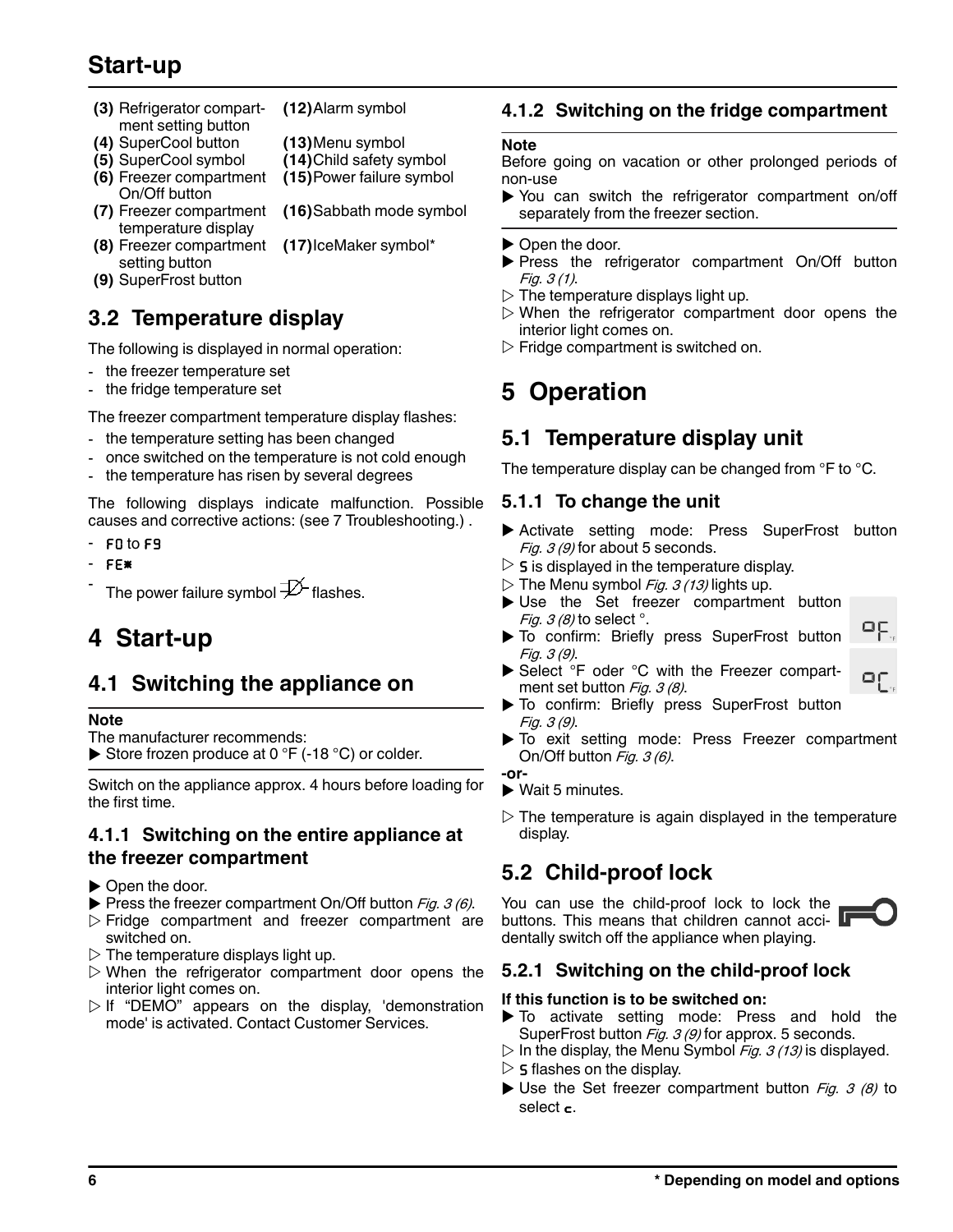- $\blacktriangleright$  Confirm briefly by pressing the SuperFrost button Fig. 3 (9).
- $\triangleright$   $\mathsf{cl}$  appears on the display.
- ▶ Confirm briefly by pressing the SuperFrost button Fig. 3 (9).
- $\triangleright$  The Child Safety symbol Fig. 3 (14) lights up on the display.
- $\triangleright$  c flashes on the display.
- c
- $\triangleright$  The Child Safety function is activated. If the setting mode is to be terminated:
- $\blacktriangleright$  Press the freezer compartment On/Off button Fig. 3 (6) briefly.

**-or-**

- $\blacktriangleright$  Wait for approx. 5 mins.
- $\triangleright$  The temperature is again displayed on the temperature display.

#### **If the function is to be switched off:**

- $\triangleright$  To activate setting mode: Press and hold the SuperFrost button *Fig. 3 (9)* for approx. 5 seconds.
- $\triangleright$  In the display, the Menu Symbol *Fig. 3 (13)* is displayed.  $\triangleright$  5 flashes on the display.
- $\blacktriangleright$  Confirm briefly by pressing the SuperFrost button Fig. 3 (9).
- $\triangleright$   $\epsilon$ 0 appears on the display.
- $\blacktriangleright$  Confirm briefly by pressing the SuperFrost button Fig. 3 (9).
- $\triangleright$  The Child Safety symbol goes out
- $\triangleright$   $\mathsf{\epsilon}$  flashes on the display.
- $\triangleright$  The Child Safety function is deactivated. If the setting mode is to be terminated:
- Press the freezer compartment On/Off button Fig. 3 (6) briefly.

**-or-**

- $\blacktriangleright$  Wait for 5 mins.
- $\triangleright$  The temperature is again displayed on the temperature display.

# **5.3 Door alarm**

For fridge and freezer compartments If the door is open for longer than 180 seconds, the acoustic warning sounds.



The acoustic warning stops automatically when the door is closed

### **5.3.1 Switching off the door alarm**

The acoustic warning can be switched off when the door is open. The acoustic warning remains switched off as long as the door is open. When the door is closed, the alarm function is active again.

- $\blacktriangleright$  Press Alarm button Fig. 3 (11).
- $\triangleright$  The door alarm stops.

# **5.4 Temperature alarm**

If the freezer temperature is not cold enough, the audible warning sounds.

At the same time, the Alarm symbol  $Fig. 3 (12)$ will flash.

The cause of a temperature being too high may be:

- Hot fresh food was placed in the appliance.
- When sorting and removing food from the appliance, too much warm ambient air got in.
- Prolonged power outage
- The appliance is faulty.

The audible warning automatically ceases, the Alarm symbol  $Fig. 3 (12)$  goes out, and the temperature display stops flashing when the temperature is cold enough again.

If the alarm status remains: [\(see 7 Troubleshooting.\)](#page-14-0) .

#### **Note**

If the temperature is not cold enough, food may spoil.

 $\blacktriangleright$  Check the quality of the food. Do not consume spoiled food.

### **5.4.1 Switching off the temperature alarm**

The acoustic warning can be switched off. When the temperature is cold enough again, the alarm function is active again.

 $\blacktriangleright$  Press Alarm button Fig. 3 (11).

 $\triangleright$  The acoustic warning ceases.

# **5.5 SabbathMode**

This function meets the religious requirements of the Sabbath or Jewish festivals. Turn on SabbathMode to switch off certain controls. After setting up SabbathMode, you no longer need to worry about indicator lights, figures, symbols, displays, alarms, or fans. The thawing cycle only operates at the specified time without taking refrigerator use into account. After a power outage, the appliance automatically switches back to SabbathMode.

You can find a list of Star-K-certified appliances at www.star-k.org/appliances .

### î **WARNING**

Danger of food poisoning!

If there is a power outage when SabbathMode is on, this message is not saved. When the power is restored, the appliance continues in SabbathMode. Afterwards, the temperature display does not show a message about the power outage.

If there was a power outage during SabbathMode:

- $\blacktriangleright$  Check the quality of the food. Do not consume spoiled food!
- All functions are locked until SabbathMode is switched off.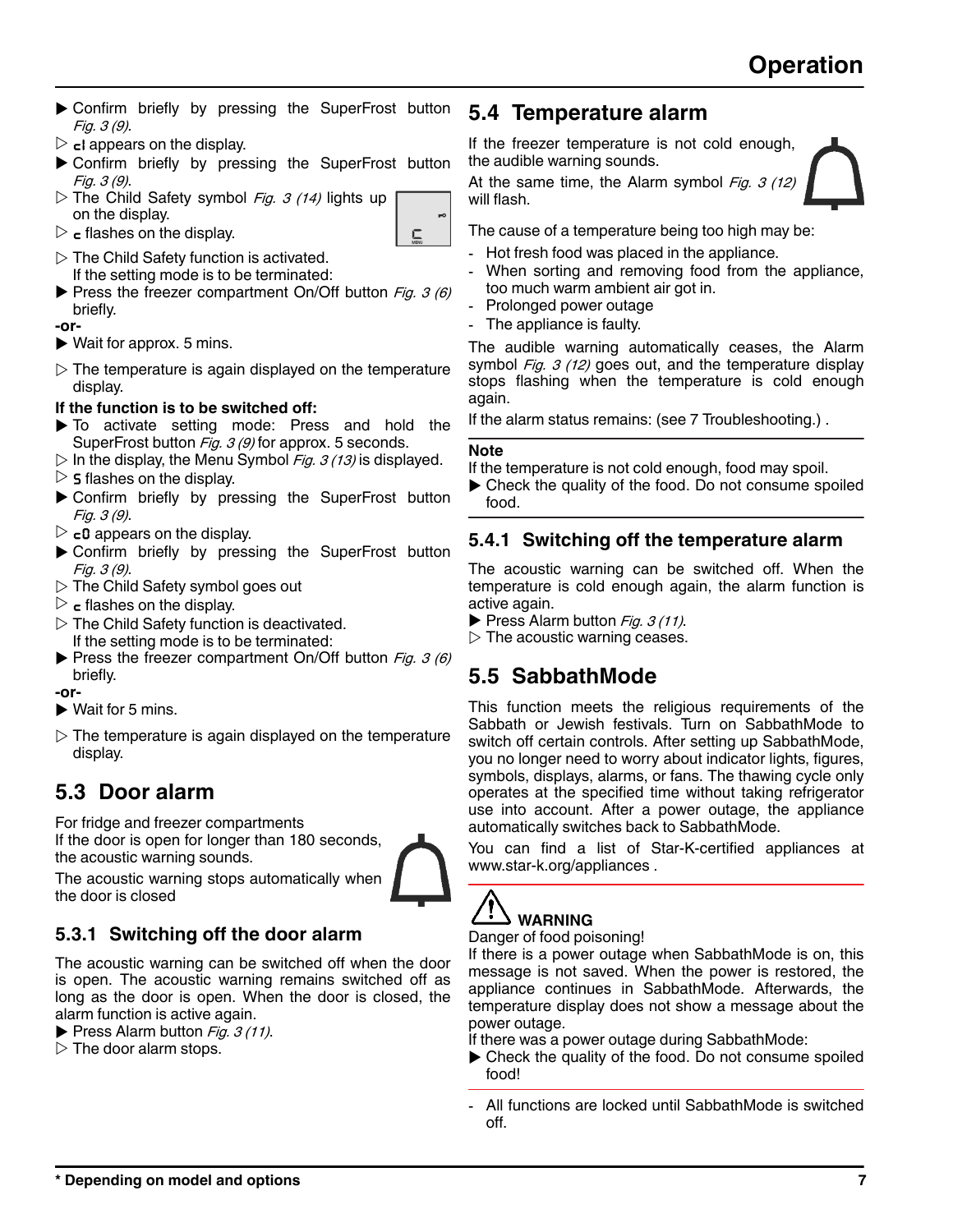# **Operation**

- If functions such as SuperFrost, SuperCool, Ventilation, etc. are activated when SabbathMode is on, they remain active.
- The Ice Maker is disabled.\*
- No audible signals are emitted, and the temperature display does not indicate any warnings or settings (such as a temperature alarm or door alarm).
- Light does not operate.

#### **5.5.1 Setting Sabbath mode**

- $\blacktriangleright$  To activate setting mode: Press and hold the SuperFrost button *Fig. 3 (9)* for approx. 5 s.
- $\triangleright$  5 flashes on the display.
- $\triangleright$  The Menu symbol *Fig. 3 (13)* lights up.
- $\blacktriangleright$  To access the Sabbath mode function: Briefly press theSuperFrost button Fig. 3 (9). When **SI** is shown on the display:
- 51  $\triangleright$  To turn on Sabbath mode, briefly press the SuperFrost button Fig. 3 (9).

When **S0** is shown on the display:

- 50  $\triangleright$  To turn off Sabbath mode, briefly press the SuperFrost button *Fig. 3 (9)*.
- $\blacktriangleright$  To deactivate setting mode: Press the Freezer compartment On/Off button Fig. 3 (6).

**-or-**

- $\blacktriangleright$  Wait 5 min.
- $\triangleright$  The Sabbath Mode symbol *Fig. 3 (16)* appears on the temperature display as long as Sabbath Mode is active.
- $\triangleright$  Sabbath mode switches off automatically after 120 hours if it is not manually switched off beforehand.

### **5.6 Fridge compartment**

The natural circulation of air in the refrigerator compartment results in zones with differing temperatures. It is coldest directly above the vegetable drawers and at the rear wall. It is warmest at the top front of the compartment and in the door.

### **5.6.1 Refrigerating food**

**Note**

 $\triangleright$  Do not load the door with more than 35 lbs (16 kg) of food.



Danger of fire

 $\triangleright$  Do not use electrical appliances inside the food storage compartments of the appliance, unless they are of the type recommended by the manufacturer.

#### **Note**

Insufficient ventilation results in an increase in energy consumption and reduction of the refrigerating performance.

 $\blacktriangleright$  Never block the air slits in the fan.

- $\blacktriangleright$  Use recyclable plastic, metal, aluminum and glass containers and cling film to wrap foods
- $\blacktriangleright$  Always store raw meat or fish in clean, closed containers on the lowest shelf in the cooling area so that other food cannot come into contact with it or drip on it.
- $\blacktriangleright$  Always use closed containers for liquids and for food that may give off or be tainted by odor or flavor transfer or cover them
- $\triangleright$  Use the front floor area of the fridge compartment only to temporarily set down food to be refrigerated, for example while rearranging or sorting the contents. Do not leave the food to be refrigerated there, as it may be pushed back or tipped over when the door is closed.
- $\triangleright$  Do not store food too close together to enable good air circulation

#### **5.6.2 Setting the temperature**

The temperature depends on the following factors:

- the number of times the door is opened
- The duration the door is opened
- the room temperature of the installation location
- the type, temperature and amount of food.

Recommended temperature setting: 39 °F (4 °C)

The temperature can be altered continuously. Once a setting of 34  $\degree$ F (1  $\degree$ C) is reached it goes back to 46  $\degree$ F  $(7 °C)$ .

- $\blacktriangleright$  Call up the temperature function: Press the chiller compartment Set button Fig. 3 (3).
- $\triangleright$  The temperature gage then displays the previous figure as a flashing numeral.



- $\blacktriangleright$  Changing the temperature in 1 °F (1 °C) intervals: Press the Refrigerator compartment set button  $Fig. 3 (3)$  until the desired temperature appears on the temperature display.
- $\blacktriangleright$  To change the temperature continuously Press and hold down the Set button.
- $\triangleright$  The value is displayed flashing during the setting operation
- $\triangleright$  About 5 seconds after the last press of the button, the new setting is adopted and the set temperature then starts being displayed again. The interior temperature slowly adjusts to the new setting.

### **5.6.3 SuperCool**

SuperCool is for maximum cooling. This option is for very low temperatures:



- In the fridge compartment

Use SuperCool to quickly cool large amounts of food.

If SuperCool is on, the fan\* may come on. The appliance works at maximum refrigerating power. The sound of the refrigeration unit may be temporarily louder as a result.

SuperCool will use more energy than normal operation.

#### **Activating SuperCool**

 $\blacktriangleright$  Briefly press the SuperCool button *Fig. 3 (4)*.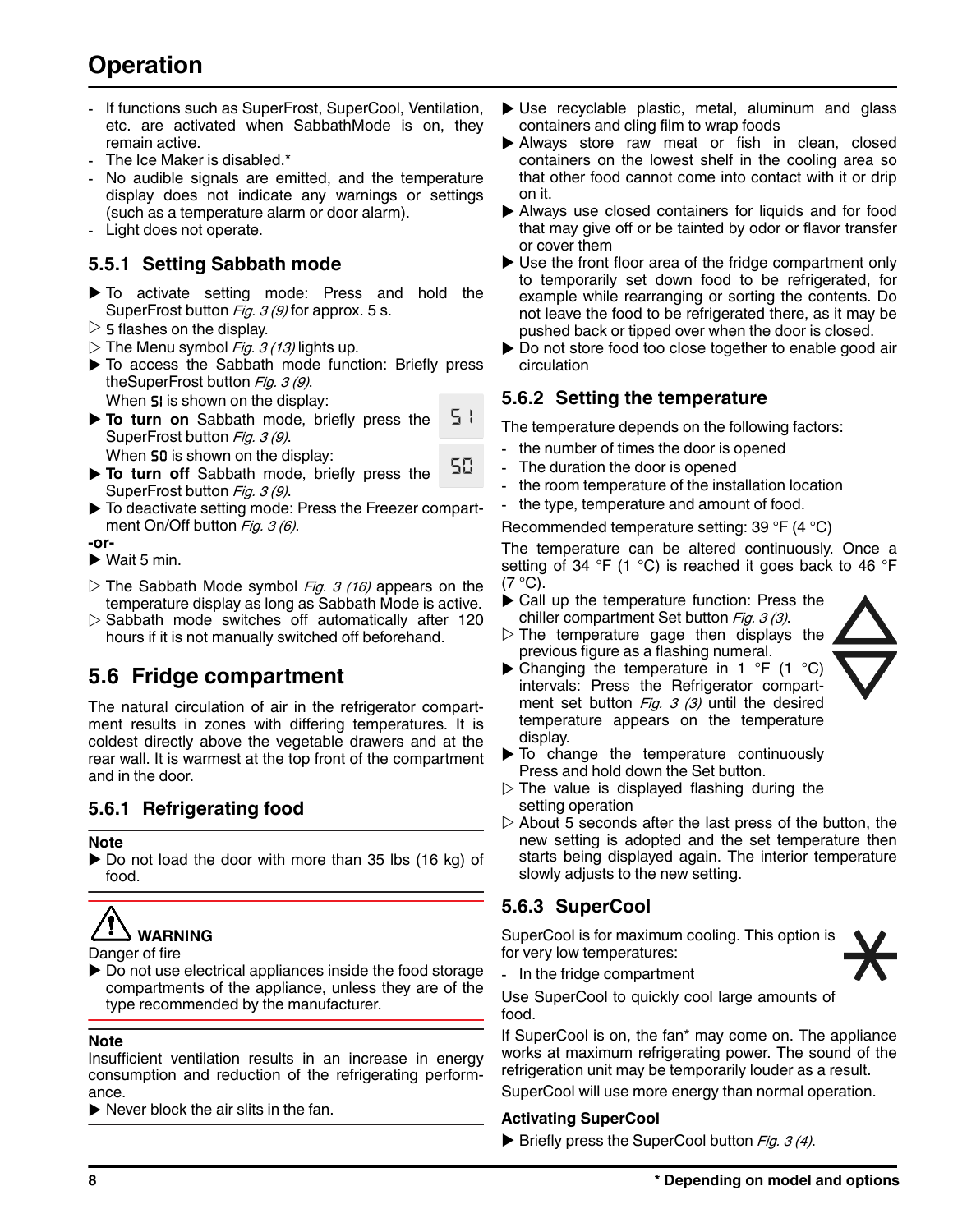- $\triangleright$  The SuperCool symbol *Fig. 3 (5)* lights up in the display.
- $\triangleright$  The cooling temperature drops to the coldest value.
- $\triangleright$  SuperCool is on.
- $\triangleright$  SuperCool switches off automatically. The appliance continues to work in normal energy-saving mode.

#### **To prematurely switch off SuperCool**

- $\blacktriangleright$  Briefly press the SuperCool button *Fig. 3 (4)*.
- $\triangleright$  The SuperCool symbol *Fig. 3 (5)* goes out in the display.  $\triangleright$  SuperCool is switched off.

### **5.6.4 Shelves**

#### **Shifting or removing shelves**



Danger of lacerations!

The storage shelf can shatter if dropped or mishandled. You could cut yourself on the pieces of broken glass.

 $\triangleright$  Only remove storage shelves when there is nothing on them.

Extension stops secure the shelves against being accidentally pulled out



Fig. 4

- $\blacktriangleright$  Lift up the shelf and pull it slightly forward.
- $\blacktriangleright$  Adjust the shelf height by shifting the spacers in the runners.
- $\blacktriangleright$  To remove the shelf completely, set it at an angle and pull it out towards you.
- $\blacktriangleright$  Insert the shelf with the raised edge to the back pointing upwards.
- $\triangleright$  This prevents food from contacting and freezing to the back wall.

#### **To dismantle shelves**



 $\blacktriangleright$  The shelves can be dismantled for cleaning.



# Ţ **CAUTION**

Danger of lacerations!

The storage shelf can shatter if dropped or mishandled. You could cut yourself on the pieces of broken glass.

- $\triangleright$  Only remove storage shelves when there is nothing on them.
- $\blacktriangleright$  Push the split shelf underneath as in the illustration.





Fig. 5

- $\blacktriangleright$  The glass shelf with stop face (2) has to be at the back.
- $\blacktriangleright$  The glass plate (1) with the pull out stops must be at the front so that the stops (3) point downward.

### **5.6.6 Door racks**

#### **Note**

 $\triangleright$  Do not load the door with more than 35 lbs (16 kg) of food.

#### **Repositioning the door racks**



Fig. 6

**\* Depending on model and options 9**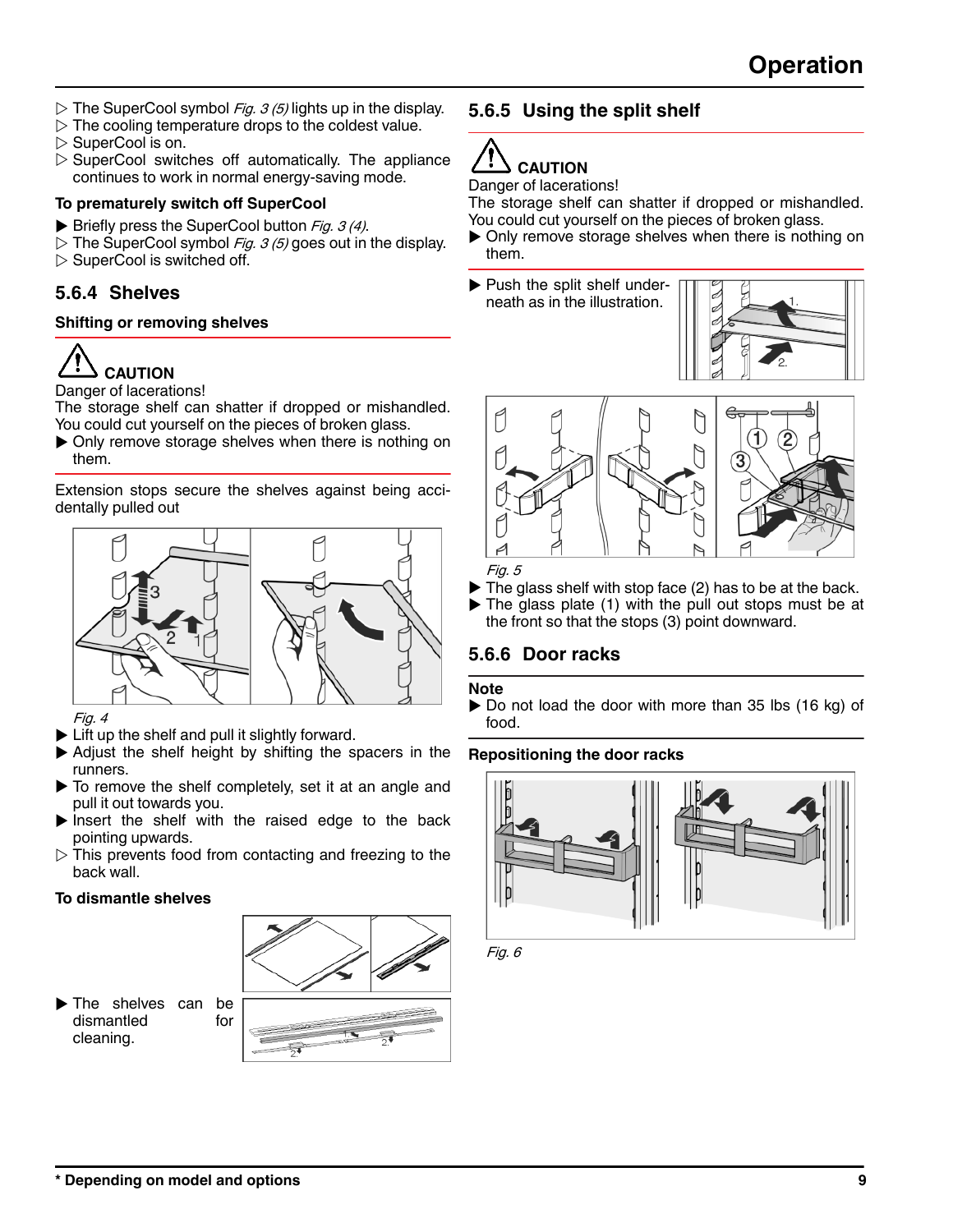# **Operation**

#### **To dismantle door racks**



Fig. 7

 $\blacktriangleright$  The door racks can be dismantled for cleaning.

### **5.6.7 Use the bottle holder**

 $\blacktriangleright$  To prevent bottles from tipping over, move the bottle holder.



### **5.6.8 Egg tray\***

You can take out and rotate the egg tray. You can use the two parts of the egg tray to mark different use-by dates, for example.



 $\blacktriangleright$  Use the top part to store e.g. chickens' eggs.  $\blacktriangleright$  Use the bottom part to store quails' eggs.

#### **5.6.9 Vegetable trays on roller panels\***



Fig. 8

 $\blacktriangleright$  The roller panels can be removed for cleaning.

### **5.6.10 BioCool box\***

#### **Controlling humidity**



 Low humidity: Move the slide control to the front.



 High humidity: Move the slide control to the rear.

#### **Remove the box BioCool**

BioCool box on roller panels:



Fig. 9

The BioCool box and roller panels can be removed for cleaning.

# **5.7 Freezer compartment**

You can store frozen food, make ice cubes and freeze fresh food in the freezer compartment.

### **5.7.1 Freezing food**

Each drawer can hold max. 55.12 lbs (25 kg) of frozen food.

Each plate can hold 77.16 lbs (35 kg) of frozen food.

After the door is closed, a vacuum is created. After closing the door, wait about 1 minute, then the door is easier to open.

# **WARNING**

Danger of fire

 $\triangleright$  Do not use electrical appliances inside the food storage compartments of the appliance, unless they are of the type recommended by the manufacturer.

# **CAUTION**

There is a risk of injury from pieces of broken glass. Bottles and cans containing drinks can split or crack when frozen. This applies in particular to carbonated drinks.  $\triangleright$  Do not freeze bottles and cans containing drinks.

So that the food is rapidly frozen through to the core, do not exceed the following quantities per pack

- Fruit, vegetables up to 2.2 lb (1 kg)
- Meat up to  $5.51$  lbs  $(2.5 \text{ kg})$

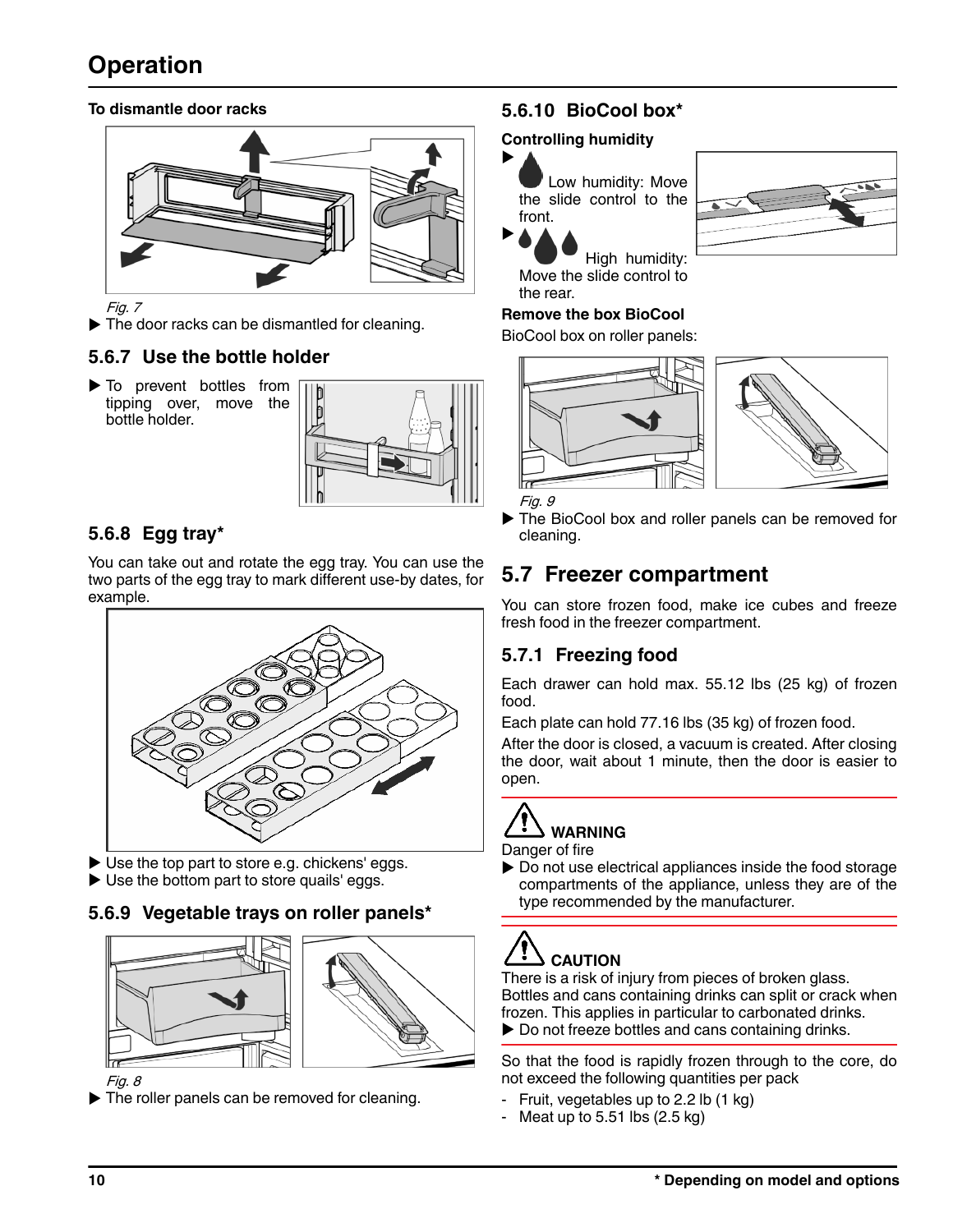<span id="page-10-0"></span> $\blacktriangleright$  Pack the food in portions in freezer bags, reusable plastic, metal or aluminum containers

## **5.7.2 Storage times**

| Guide values for the storage duration of various food-<br>stuffs in the freezer compartment: |                |  |
|----------------------------------------------------------------------------------------------|----------------|--|
| Ice cream                                                                                    | 2 to 6 months  |  |
| Sausage, ham                                                                                 | 2 to 6 months  |  |
| Bread, bakery products                                                                       | 2 to 6 months  |  |
| Game, pork                                                                                   | 6 to 10 months |  |
| Fish, fatty                                                                                  | 2 to 6 months  |  |
| Fish, lean                                                                                   | 6 to 12 months |  |
| Cheese                                                                                       | 2 to 6 months  |  |
| Poultry, beef                                                                                | 6 to 12 months |  |
| Vegetables, fruit                                                                            | 6 to 12 months |  |

The storage times given are guidelines

# **5.7.3 Defrosting food**

- in the fridge compartment
- in the microwave
- in the oven/fan oven
- at room temperature



Danger of food poisoning!

- ▶ Do not re-freeze defrosted food.
- $\triangleright$  Only take out the amount of food that is required. Use defrosted food as quickly as possible.

# **5.7.4 Setting the temperature**

The temperature depends on the following factors:

- the number of times the door is opened
- The duration the door is opened
- the room temperature of the installation location
- the type, temperature and amount of food.

Recommended temperature setting: 0 °F (-18 °C)

The temperature can be altered continuously. If the setting reaches -15 °F (-26 °C), it starts again at 7 °F (-15 °C).

- $\blacktriangleright$  Calling up the temperature function: Press the freezer compartment set button  $Fig. 3 (8)$ once.
- $\triangleright$  The temperature gage then displays the previously set figure as a flashing numeral.



 $\blacktriangleright$  To change the temperature continuously Press and hold down the Set button.

- $\triangleright$  The value is displayed flashing during the setting operation
- $\triangleright$  About 5 seconds after the last press of the button the new setting is adopted and the set temperature is then displayed again. The interior temperature slowly adjusts to the new setting.

# **5.7.5 SuperFrost**

With this function you can rapidly freeze fresh food through to the core. The appliance works with maximum refrigerating performance. The sound of the refrigeration unit may be temporarily louder as a result.

Depending on how much fresh food is to be frozen you must switch SuperFrost on in advance - for a small amount of food to be frozen, about 6 hours, for the maximum amount about 24 hours before putting the food in.

Package the food and place it inside across as wide an area as possible. Do not bring food that is to be frozen into contact with products that are already frozen to prevent these items from starting to thaw.

You do not need to switch SuperFrost on in the following cases:

- when placing frozen food in the freezer
- when freezing up to about 1 kg of fresh food a day

#### **Freezing with SuperFrost**

- $\blacktriangleright$  Briefly press the SuperFrost button Fig. 3 (9) once.
- $\triangleright$  The SuperFrost symbol Fig. 3 (10) lights up.
- $\triangleright$  The freezing temperature drops and the appliance operates at its maximum refrigeration power rating. When a small amount of food is to be frozen.
- $\blacktriangleright$  Wait approx. 6 hrs.
- $\blacktriangleright$  Place packaged food in the upper drawers. When the maximum amount of food is to be frozen.
- $\blacktriangleright$  Wait approx. 24 hrs.
- $\blacktriangleright$  Remove upper drawers and place the food directly onto the upper shelves.
- $\triangleright$  SuperFrost automatically switches itself off after about 65 hours.
- $\triangleright$  The SuperFrost symbol Fig. 3 (10) goes out when the freezing process is complete.
- $\blacktriangleright$  Place food inside the drawers and push them closed again.
- $\triangleright$  The appliance returns to work in the energy-saving normal mode.

# **5.7.6 Drawers**

### **Note**

Insufficient ventilation results in an increase in energy consumption and reduction of the refrigerating performance.

For appliances with NoFrost:

- $\blacktriangleright$  Leave the bottom drawer in the appliance.
- $\blacktriangleright$  Never block the air slits in the fan on the rear wall.

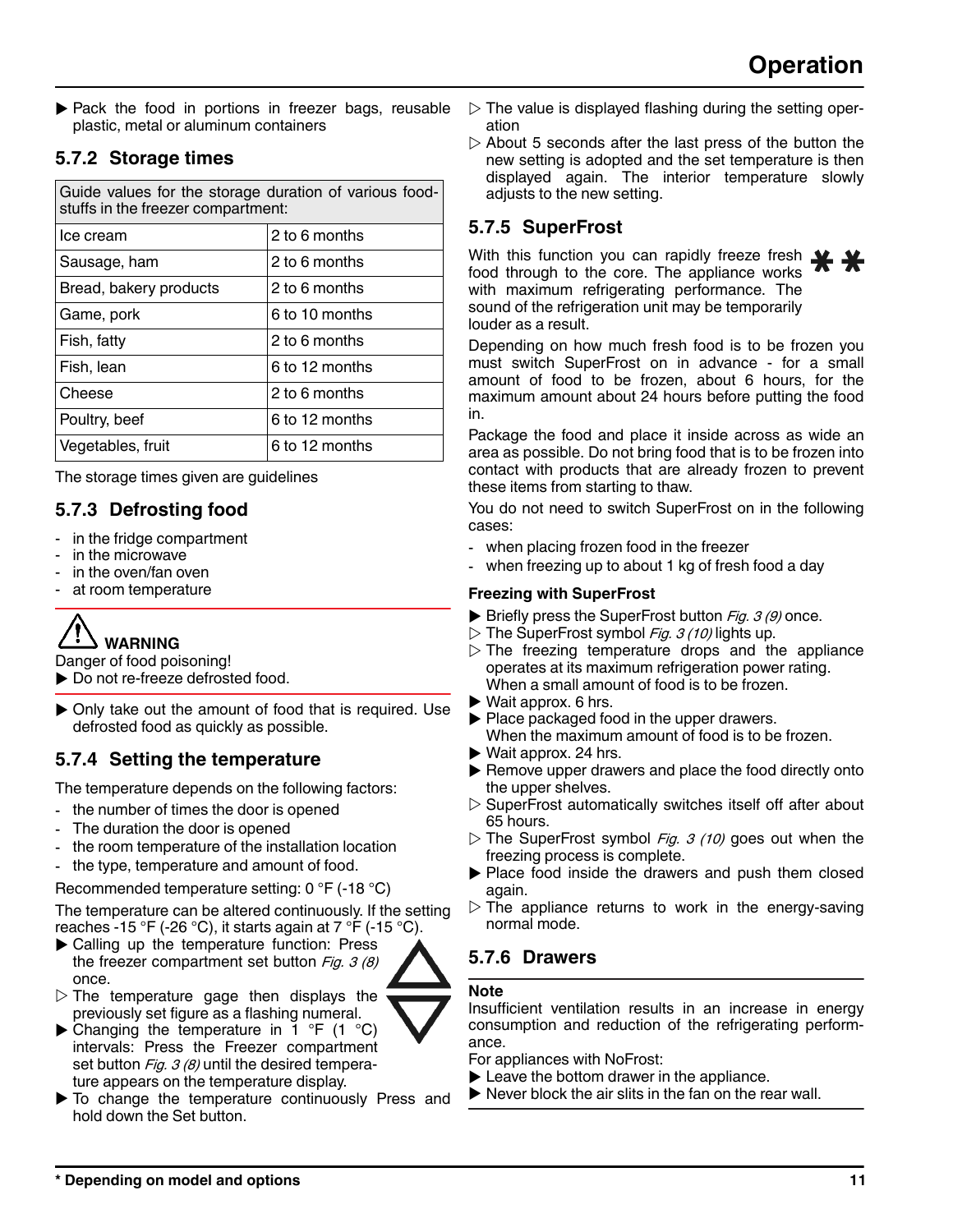# <span id="page-11-0"></span>**Operation**



 $\blacktriangleright$  To store frozen food directly on the shelves pull the drawer forward and lift it out.

### **5.7.7 Shelves**

#### **Moving shelves**

- $\blacktriangleright$  To remove shelf: lift it at the front and pull out forward.
- $\blacktriangleright$  To reinsert shelf: simply slide it in as far as it will go.



#### **Dismantling shelves**

 $\blacktriangleright$  The shelves can be dismantled for cleaning.



#### **5.7.8 VarioSpace**

In addition to the drawers, you can also take out the shelves. This gives you space for large food items such as poultry, meat, large joints of game and tall bakery items can be frozen and then presented whole.



- Each drawer can hold max. 55.12 lbs  $(25 kg)$  of frozen food.
- Each plate can hold 77.16 lbs (35 kg) of frozen food.

#### **5.7.9 Ice cube tray\***



#### Fig. 10

When the water is frozen:

- $\blacktriangleright$  Hold the ice cube tray briefly under warm water.
- $\blacktriangleright$  Remove the lid.
- $\blacktriangleright$  Gently turn the ends of the ice cube tray in opposite directions and release the cubes.

#### **Dismantling the ice cube tray**



Fig. 11

 $\blacktriangleright$  You can dismantle the ice cube tray for cleaning.

### **5.7.10 IceMaker\***

The IceMaker is in the top drawer of the freezer compartment.

Make sure that the following conditions are fulfilled:

- The appliance is level.
- The appliance is connected to the electricity supply.
- The freezer compartment is switched on.
- The minimum freezer temperature is 14 °F (-10 °C).
- The IceMaker is connected to the water supply.
- All air was bled from the waterline before starting the icemaker. The icemaker will only work if there is no air in the waterline.

#### **Switching on the IceMaker\***

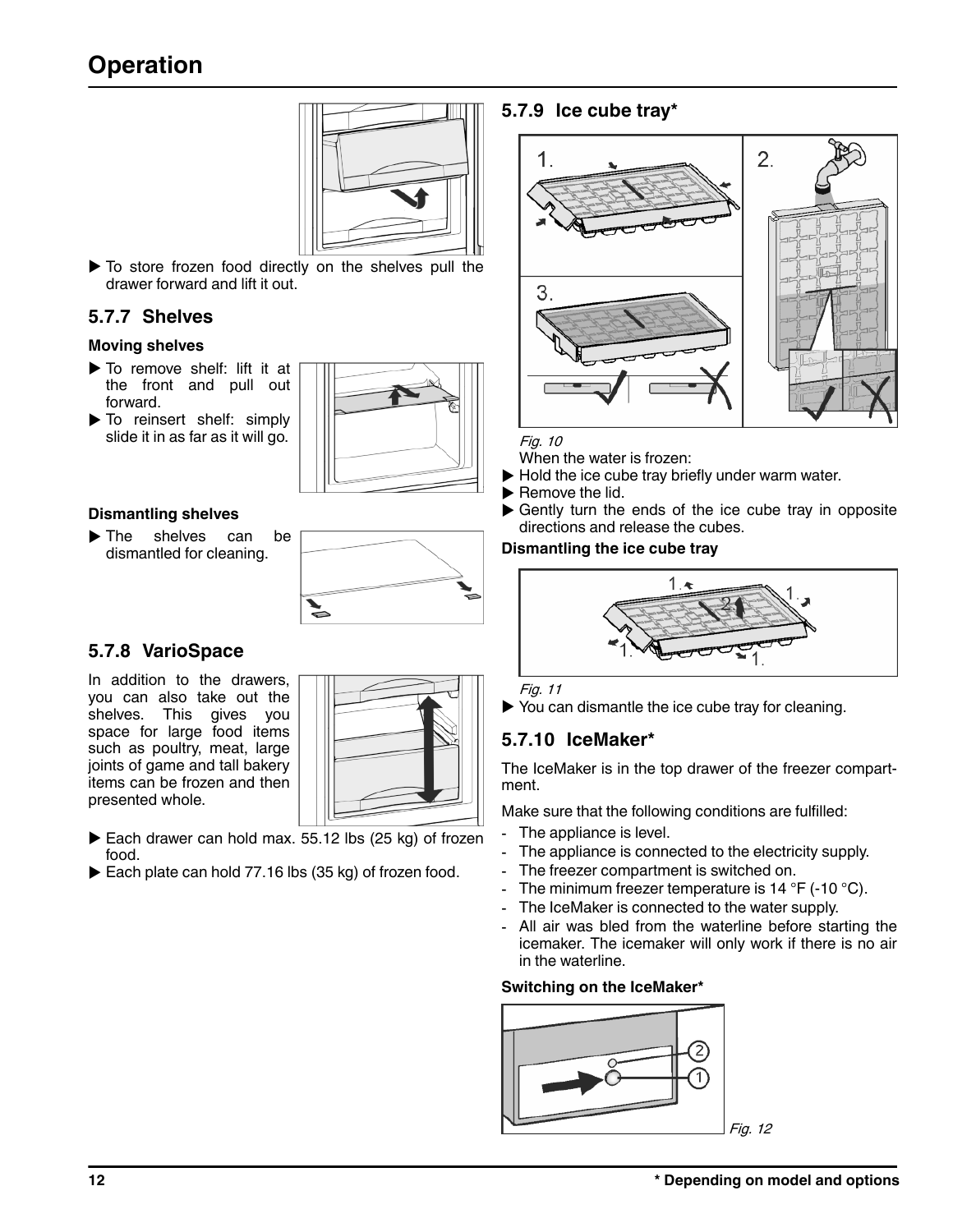- <span id="page-12-0"></span> $\blacktriangleright$  Pull out the drawer.
- Press On/Off button Fig. 12 (1) so that the LED Fig. 12 (2) lights up.
- $\blacktriangleright$  Push in the drawer.
- $\triangleright$  The IceMaker symbol Fig. 3 (17) shines.

#### **Note**

 $\blacktriangleright$  The IceMaker only produces ice cubes when the drawer is completely closed.

#### **Producing ice cubes\***

The production capacity depends on the freezer temperature. The lower the temperature, the more ice cubes can be produced in a certain period.

The production capacity is 90- 100 ice cubes in 24 hours at a freezing temperature of 0  $\degree$ F (-18  $\degree$ C).

To have the maximum capacity of approx. 130 ice cubes in 24 hours, activate the SuperFrost Function. Be aware that this increases the energy consumption because the compressor will run constantly.

The ice cubes fall out of the IceMaker into the drawer. When the ice cubes reach a certain height in the drawer, no more ice cubes can be produced. The IceMaker will not fill the drawer to the top.

Evenly distribute the ice cubes in the drawer in order to increase the filling capacity.

If large quantities of ice cubes are required, the complete IceMaker drawer can be swapped with the neighboring drawer. When you close the drawer, the IceMaker automatically restarts production.

When the IceMaker is switched on for the first time, it may take up to 24 hours for the first ice cubes to be produced.

#### **Note**

Particles may accumulate in the IceMaker or water line the first time the appliance is used or after an extended period out of service.

 $\triangleright$  Do not use or consume ice cubes that are produced within 24 hours of the first ice cube production.

#### **Setting the water supply time\***

The opening time of the valve on the IceMaker can be adjusted if, for example, the water pressure in the pipe is too low or too high.

The water supply time can be set in stages from E1 (short supply time) to **EB** (long supply time). The default setting is E3.

- $\triangleright$  Activate setting mode: press and hold the SuperFrost button  $Fig. 3 (9)$  for approximately 5 s.
- $\triangleright$  5 is shown on the display.
- $\triangleright$  The Menu symbol Fig. 3 (13) lights up.
- $\blacktriangleright$  Using the Freezer compartment Set button Fig. 3 (8) select E.
- $\blacktriangleright$  To confirm: briefly press the SuperFrost button Fig. 3 (9).
- $\blacktriangleright$  To extend or reduce water inflow time: Press the Freezer compartment Set button  $Fig. 3 (8)$ .
- ES To confirm: press the SuperFrost button Fig. 3 (9).

Deactivate setting mode: press the Freezer compartment On/Off button Fig. 3 (6).

#### **-or-**

- $\blacktriangleright$  Wait 5 mins.
- $\triangleright$  The temperature is again displayed on the temperature display.

#### **Switching off the IceMaker\***

If ice cubes are not required, the IceMaker can be switched off independently of the freezer compartment.

When the IceMaker is switched off, the drawer of the IceMaker can also be used for freezing and storing food.

- Press the On/Off button for about 1 second until the LED goes out.
- $\triangleright$  The IceMaker symbol Fig. 3 (17) goes out.
- $\blacktriangleright$  Clean the IceMaker.
- $\triangleright$  This ensures that no water or ice remains in the IceMaker.

# **6 Maintenance**

# **6.1 Defrosting with NoFrost**

#### X. **WARNING**

Appliance incorrectly defrosted! Injuries and damage.

- $\triangleright$  Do not use mechanical devices or other means to accelerate the defrosting process, other than those recommended by the manufacturer.
- $\triangleright$  Do not use any electrical heating or steam cleaning equipment, naked flames or defrosting sprays.
- $\triangleright$  Do not remove ice with sharp objects.
- $\triangleright$  Do not damage the pipes of the refrigerant circuit.

The NoFrost system defrosts the appliance automatically.

#### **Fridge compartment:**

The defrosted water is evaporated by the heat of the compressor. Water drops or a thin layer of frost or ice can form on the back wall; this is a completely normal part of the machine's function.

 $\blacktriangleright$  Clean the drain opening regularly so that the defrosted water can flow away (see 6.2 Cleaning the appliance) .

#### **Freezer compartment:**

The moisture condenses on the evaporator and is periodically defrosted and evaporated.

 $\blacktriangleright$  The appliance does not need to be defrosted manually.

# **6.2 Cleaning the appliance**

Clean the appliance regularly.



Danger of electric shock.

 $\blacktriangleright$  Unplug refrigerator or disconnect power.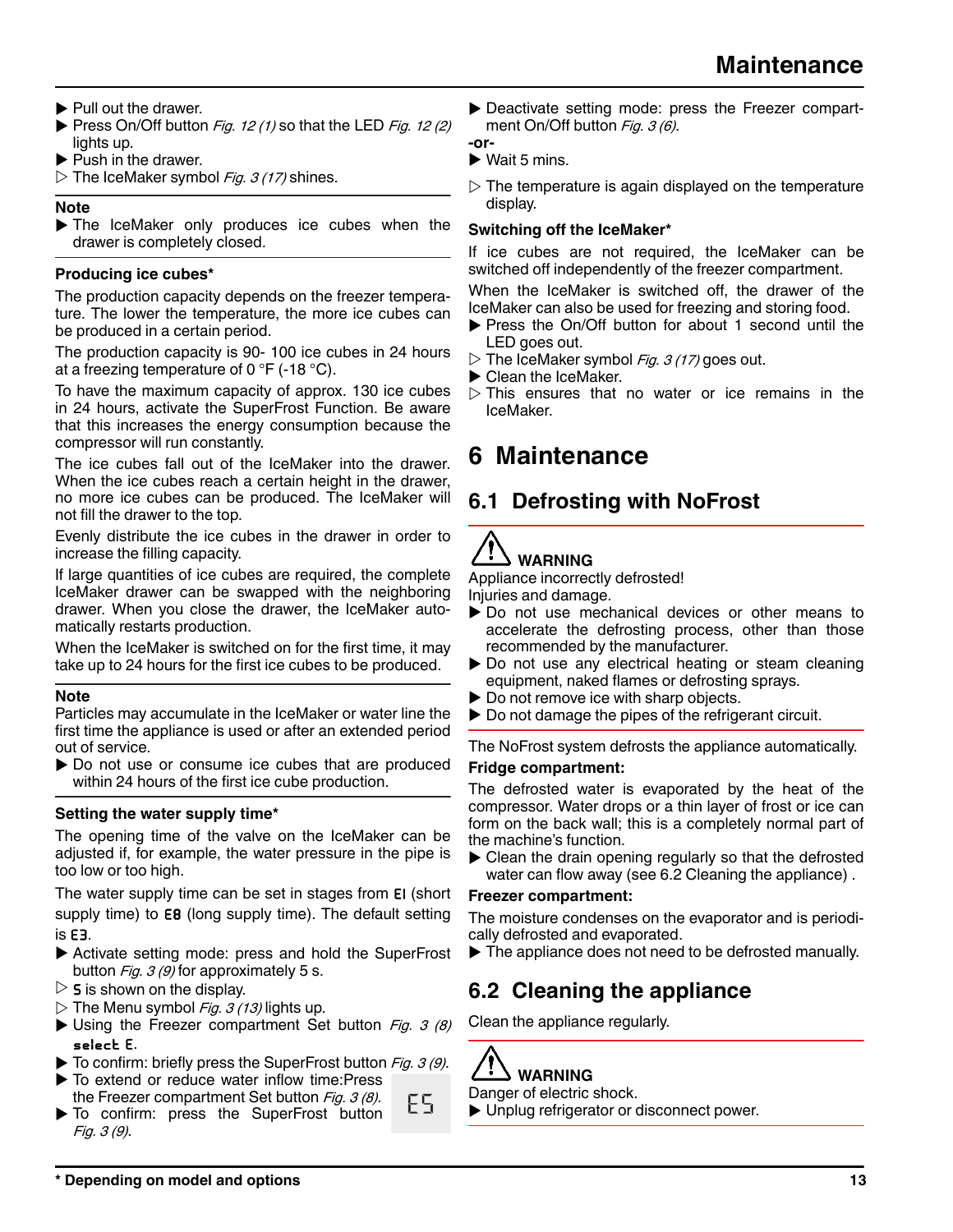# **Maintenance**

#### Ţ **WARNING**

Danger of fire

 $\blacktriangleright$  Do not damage the refrigerant circuit.

# **WARNING**

Risk of injury or damage due to hot steam.

Hot steam can cause scalding/burns and damage to surfaces.

 $\blacktriangleright$  Do not use steam cleaners.

#### **NOTICE**

Incorrect cleaning damages the appliance.

- $\triangleright$  Do not use concentrated cleaning agents.
- $\triangleright$  Do not use steel wool or sponges that scour or scratch.
- $\triangleright$  Do not use caustic or abrasive cleaning materials or those containing sand, chloride, or acids.
- $\blacktriangleright$  Do not use chemical solvents.
- $\triangleright$  Do not damage or remove the rating plate on the inside of the appliance. It is vital for the customer service department.
- $\triangleright$  Do not pull off, kink or damage any cables or other components.
- $\triangleright$  Do not let cleaning water get into the drain gutter, the ventilation grille and electrical parts.
- $\blacktriangleright$  Use soft cleaning cloths and a multi-purpose cleaning agent with a neutral pH value.
- $\triangleright$  Only use food-compatible cleaning and care agents inside the appliance.

Empty the appliance.

- Disconnect the power plug.
- 
- u Clean the **plastic surfaces, outside and inside**, by hand using lukewarm water and a little dish washing liquid.



- $\triangleright$  To clean the drain opening: Remove deposits with a thin instrument, e.g. a cotton bud.
- \* u Most of the **equipment parts** can be dismantled for cleaning: see the respective chapter.
- **Example 2** Clean the **drawers** by hand using lukewarm water and a little dish washing liquid.
- The **remaining fittings** are dishwasher suitable.

#### **After cleaning:**

- $\triangleright$  Wipe the appliance and accessories dry.
- $\triangleright$  Connect the appliance and switch it on again.
- ▶ Switch on SuperFrost (see 5.7.5 SuperFrost). When the temperature is sufficiently cold:

 $\blacktriangleright$  put the food back in the appliance.

# **6.3 Cleaning the IceMaker\***

The IceMaker drawer must be emptied and pushed in.

- $\blacktriangleright$  Activate setting mode: press and hold the SuperFrost button  $Fig. 3 (9)$  for approximately 5 s.
- $\triangleright$  5 is shown on the display.
- $\triangleright$  The Menu symbol *Fig. 3 (13)* lights up.
- Using Freezer compartment Set button Fig. 3 (8) select I.
- $\blacktriangleright$  To confirm: press the SuperFrost button Fig. 3 (9).
- Using Freezer compartment Set button  $Fig. 3 (8)$  select Ic. iε
- To confirm: press the SuperFrost button Fig. 3 (9).
- $\triangleright$  The IceMaker moves into cleaning position and shuts off.
- Deactivate setting mode: press the Freezer compartment On/Off button Fig. 3 (6).
- **-or-**
- $\blacktriangleright$  Wait 2 min.
- $\triangleright$  The temperature is again displayed on the temperature display.
- $\blacktriangleright$  Take out the drawer.
- $\blacktriangleright$  Clean the ice compartment and drawer with warm water. If necessary, use a mild dishwashing liquid. Then rinse.
- $\blacktriangleright$  Slide the drawer back in.
- $\blacktriangleright$  Leave the IceMaker switched off in this position.
- **-or-**

#### **NOTICE**

Residual dishwashing liquid in the ice tray and drawer. Nausea or irritation of the mucous membrane.

- $\blacktriangleright$  Eliminate any residual dishwashing liquid: Throw away the first three batches of ice cubes.
- $\triangleright$  Switching on the IceMaker (see 5.7.10 IceMaker\*).

# **6.4 Customer service**

First check whether you can remedy the fault yourself [\(see 7 Troubleshooting.\)](#page-14-0) . If this is not the case, please contact a qualified service provider.

# **WARNING**

Risk of injury from repairs by non-professionals.

 $\blacktriangleright$  Repairs and work on the appliance and the power supply cable not described in the Manual [\(see 6 Main](#page-12-0)[tenance\)](#page-12-0) should only be carried out by a qualified service provider.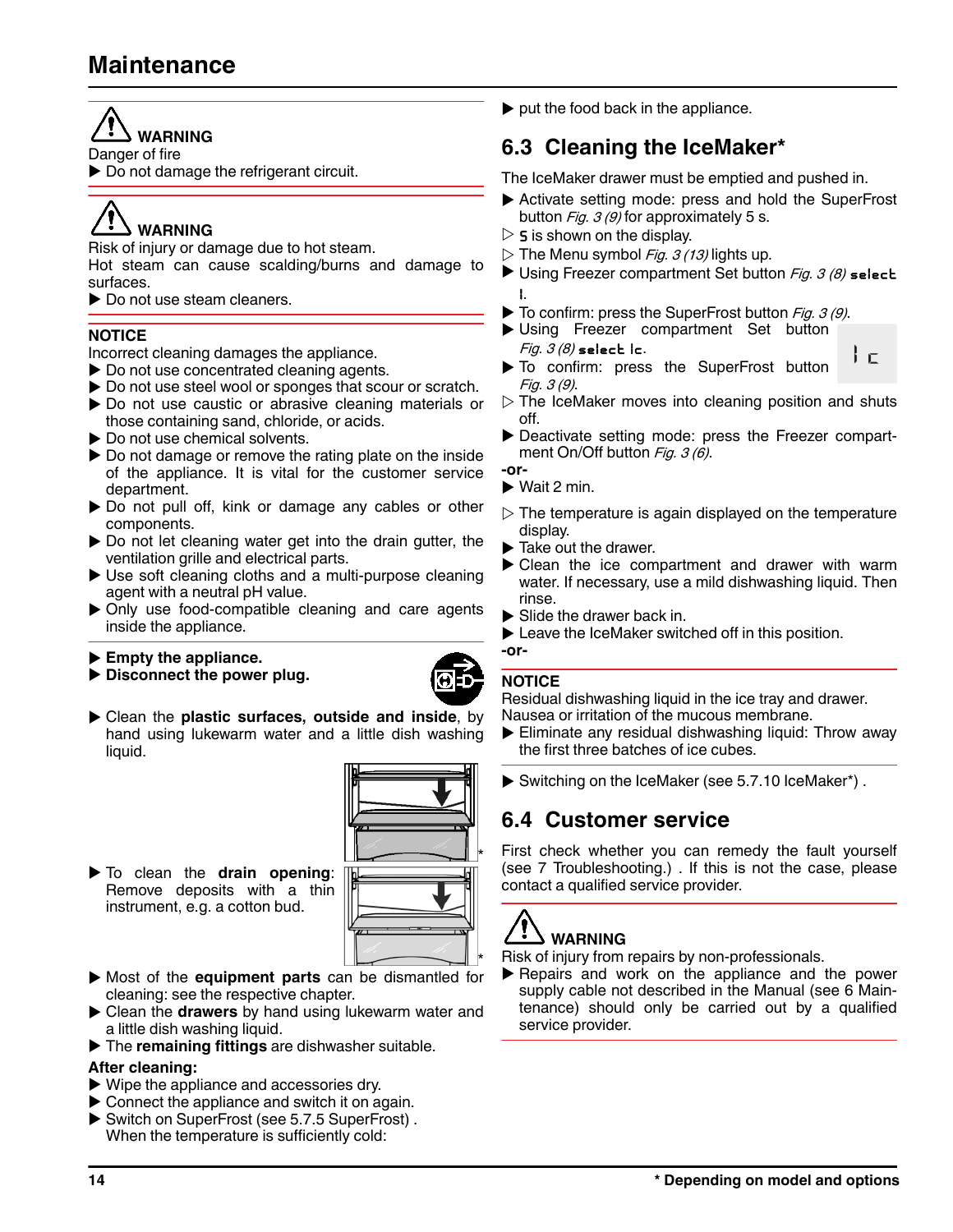<span id="page-14-0"></span> $\blacktriangleright$  Read the appliance designation

Fig. 13 (1), service no. Fig.  $13$  (2) and serial no. Fig. 13 (3) from the rating plate. The rating plate is located inside the appliance on the left-hand side.



Fig. 13

Type Designation: Service Number: Appliance / Serial Number: Date of purchase: Where purchased:

# **7 Troubleshooting.**

Your appliance is designed and manufactured for reliable operation and a long lifespan. If a malfunction nonetheless occurs during operation, please determine if the malfunction is due to an operating error. If a service call determines operator error, you will be charged for the costs incurred, even during the warranty period. You may be able to rectify the following problems yourself:

- $\triangleright$  Notify a qualified service provider, specifying the fault, appliance designation Fig. 13 (1), service no. Fig. 13 (2) and serial  $Fig. 13 (3)$  no.
- $\triangleright$  This will help us to provide you with a faster and more accurate service.
- $\blacktriangleright$  Keep the appliance closed until the Customer Service engineer arrives.
- $\triangleright$  The food will stay cool longer.
- $\triangleright$  Disconnect the power plug (do not pull on the power cord to do this) or switch off the fuse.

# **6.5 Appliance Information**

Make a note of this information when the appliance is installed:

| <b>Defect</b>                                                                                 | Cause                                                                                                                                                                          | Remedy                                                                                                                                                                                                                         |
|-----------------------------------------------------------------------------------------------|--------------------------------------------------------------------------------------------------------------------------------------------------------------------------------|--------------------------------------------------------------------------------------------------------------------------------------------------------------------------------------------------------------------------------|
| The appliance                                                                                 | The appliance is not switched on.                                                                                                                                              | $\blacktriangleright$ Switch on the appliance.                                                                                                                                                                                 |
| does not work.                                                                                | The power plug is not properly<br>inserted in the wall socket.                                                                                                                 | $\triangleright$ Check the power plug.                                                                                                                                                                                         |
|                                                                                               | The fuse in the wall socket is not $\blacktriangleright$ Check the fuse.<br>OK.                                                                                                |                                                                                                                                                                                                                                |
|                                                                                               | Power failure                                                                                                                                                                  | $\blacktriangleright$ Keep the appliance closed.<br>▶ Protect the food: place dry ice on top of the food or<br>use an alternate freezer, if the power failure persists<br>for some time.<br>▶ Do not re-freeze defrosted food. |
| The compressor<br>runs for a long<br>time.                                                    | When less refrigeration is required,<br>the speed-controlled compressor<br>switches to a low speed. Although<br>the running time is increased as a<br>result, energy is saved. | This is normal in energy-saving models.                                                                                                                                                                                        |
|                                                                                               | SuperFrost function is activated.                                                                                                                                              | The compressor runs long to rapidly freeze food. This<br>is normal.                                                                                                                                                            |
|                                                                                               | SuperCool function is activated.                                                                                                                                               | The compressor runs long to rapidly cool food. This is<br>normal.                                                                                                                                                              |
| An LED at the<br>lower rear of the<br>appliance (near<br>the compressor)<br>flashes regularly | There is a fault.                                                                                                                                                              | the<br>Contact<br>department<br>customer<br>service<br>(see 6 Maintenance).                                                                                                                                                    |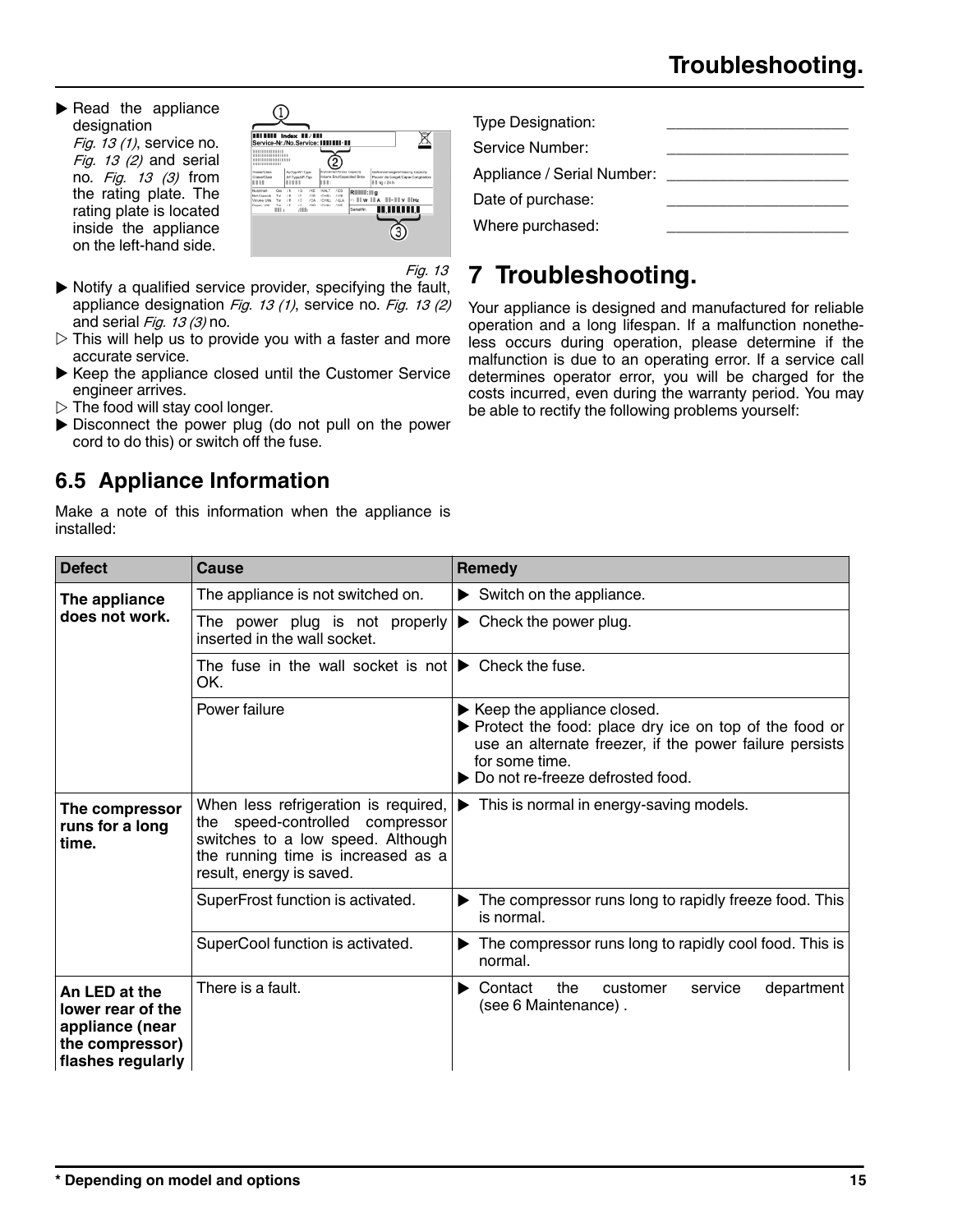| <b>Defect</b>                                                                                                                                                                                                                   | <b>Cause</b>                                                                                                                                                                                                                                     | Remedy                                                                                                                                                                                        |
|---------------------------------------------------------------------------------------------------------------------------------------------------------------------------------------------------------------------------------|--------------------------------------------------------------------------------------------------------------------------------------------------------------------------------------------------------------------------------------------------|-----------------------------------------------------------------------------------------------------------------------------------------------------------------------------------------------|
| every 5<br>seconds*.                                                                                                                                                                                                            |                                                                                                                                                                                                                                                  |                                                                                                                                                                                               |
| Noises are too<br>loud.                                                                                                                                                                                                         | The different speed levels of speed-<br>controlled* compressors can cause<br>them to generate various noises<br>during operation.                                                                                                                | $\blacktriangleright$ These noises are normal.                                                                                                                                                |
| A gurgling<br>sound                                                                                                                                                                                                             | This sound comes from the refrig-<br>erant flowing in the refrigeration<br>circuit.                                                                                                                                                              | $\blacktriangleright$ The sound is normal.                                                                                                                                                    |
| A faint clicking<br>sound                                                                                                                                                                                                       | The sound always occurs when the $\blacktriangleright$ The sound is normal.<br>refrigeration unit (the motor) auto-<br>matically switches on or off.                                                                                             |                                                                                                                                                                                               |
| A hum. It is<br>briefly a little<br>louder when the<br>refrigeration unit<br>(the motor)                                                                                                                                        | The refrigeration increases automat-<br>ically when the SuperFrost function<br>is activated, fresh food has just been<br>placed in the appliance or the door<br>has been left open for a while.                                                  | $\blacktriangleright$ The sound is normal.                                                                                                                                                    |
| switches on.                                                                                                                                                                                                                    | The refrigeration increases automat-<br>ically when the SuperCool function<br>is activated, fresh food has just been<br>placed in the appliance or the door<br>has been left open for a while.                                                   | $\blacktriangleright$ The sound is normal.                                                                                                                                                    |
|                                                                                                                                                                                                                                 | The ambient temperature is too high.                                                                                                                                                                                                             | Solution: (see 1.3 Range of appliance use)                                                                                                                                                    |
| A low hum                                                                                                                                                                                                                       | The sound occurs as a result of fan<br>air flow.                                                                                                                                                                                                 | $\blacktriangleright$ The sound is normal.                                                                                                                                                    |
| <b>Vibration noise</b>                                                                                                                                                                                                          | The appliance is not standing firmly<br>on the floor. As a result, objects and<br>adjoining units are set into vibration<br>by the running refrigeration unit.                                                                                   | $\triangleright$ Check the installation and realign the appliance if<br>necessary.<br>$\blacktriangleright$ Move bottles and containers apart.                                                |
| The temperature<br>display indi-<br>cates: F0 to F9.                                                                                                                                                                            | There is a fault.                                                                                                                                                                                                                                | the<br>$\blacktriangleright$ Contact<br>service<br>department<br>customer<br>(see 6 Maintenance).                                                                                             |
| The temperature<br>display reads:<br>FE*                                                                                                                                                                                        | There is a fault.                                                                                                                                                                                                                                | Contact<br>the<br>customer<br>service<br>department<br>(see 6 Maintenance).                                                                                                                   |
| The temperature<br>display shows a<br>flashing power<br>failure symbol<br>$\mathcal{D}_{\mathsf{r}}$ . The<br>warmest temper-<br>ature reached<br>during the power<br>failure is<br>displayed in the<br>temperature<br>display. | The freezer temperature rose too<br>high during the last hours or days<br>due to power failure or power inter-<br>ruption. When the power interruption<br>is over, the appliance will continue to<br>operate at the last temperature<br>setting. | To delete the display of the warmest temperature:<br>Press the Alarm button Fig. 3 (11).<br>▶ Check the quality of the food. Do not consume spoiled<br>food. Do not re-freeze defrosted food. |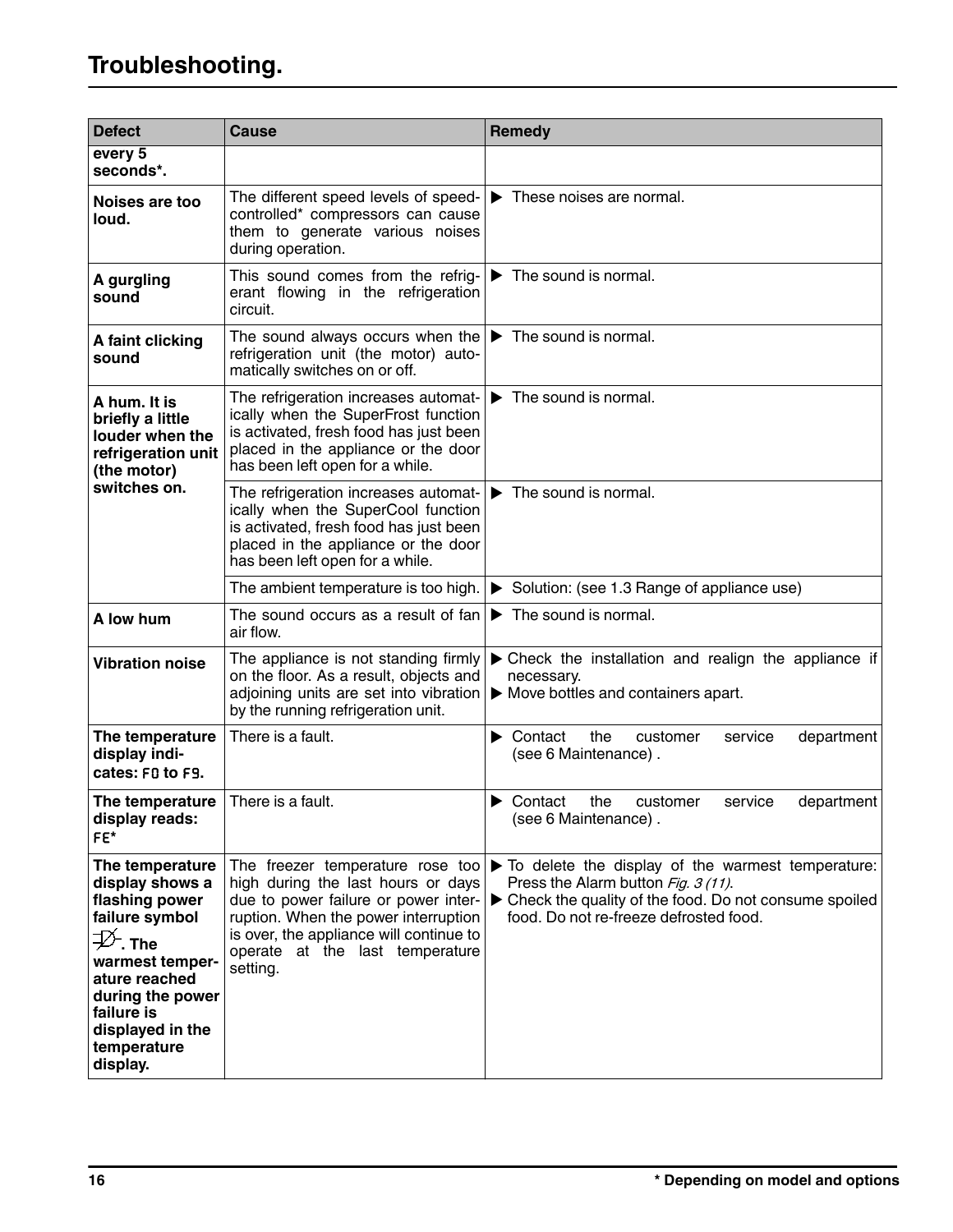| <b>Defect</b>                                             | Cause                                                                                                                       | <b>Remedy</b>                                                                                                                                                                                                  |
|-----------------------------------------------------------|-----------------------------------------------------------------------------------------------------------------------------|----------------------------------------------------------------------------------------------------------------------------------------------------------------------------------------------------------------|
| <b>DEMO lights up</b><br>in the tempera-<br>ture display. | The demo mode is activated.                                                                                                 | $\blacktriangleright$ Contact<br>the<br>service<br>department<br>customer<br>(see 6 Maintenance).                                                                                                              |
| The outside<br>surfaces of the<br>appliance are<br>hot*.  | The heat of the refrigerant circuit is $\blacktriangleright$ This is normal.<br>used to prevent condensate from<br>forming. |                                                                                                                                                                                                                |
| <b>The IceMaker</b><br>cannot be<br>switched on.*         | IceMaker are not connected.                                                                                                 | The appliance and therefore the $\blacktriangleright$ Connect the appliance (see 4 Start-up).                                                                                                                  |
| The IceMaker is                                           | The IceMaker is not switched on.                                                                                            | $\triangleright$ Switch the IceMaker on.                                                                                                                                                                       |
| not making ice<br>cubes.*                                 | The drawer of the IceMaker is not $\blacktriangleright$ Close the drawer properly.<br>properly closed.                      |                                                                                                                                                                                                                |
|                                                           | The water connection is not open.                                                                                           | $\triangleright$ Open the water connection.                                                                                                                                                                    |
|                                                           | The water supply to the IceMaker<br>was interrupted.                                                                        | ▶ Check the connection to the water supply (see the<br>Assembly Instructions, Connecting the Water<br>Supply).<br>> Check the pipes and hoses (see the Assembly<br>Instructions, Connecting the Water Supply). |
|                                                           | There is a blocked filter at the end of<br>the water supply hose or at the<br>connecting part on the machine.               | $\blacktriangleright$ Clean the filters.                                                                                                                                                                       |
|                                                           | The waterline was not bled of all air<br>during installation                                                                | ▶ Please contact your qualified installation plumber to<br>ensure the above criteria is met before calling for<br>service.                                                                                     |
| The temperature<br>is not cold                            | The door of the appliance is not $\blacktriangleright$ Close the appliance door.<br>closed properly.                        |                                                                                                                                                                                                                |
| enough.                                                   | Insufficient ventilation.                                                                                                   | $\blacktriangleright$ Clear and clean the ventilation grille.                                                                                                                                                  |
|                                                           | The ambient temperature is too high.                                                                                        | Solution: (see 1.3 Range of appliance use)                                                                                                                                                                     |
|                                                           | The appliance was opened too<br>frequently or for too long.                                                                 | $\triangleright$ Wait to see whether the required temperature resets<br>itself by itself. If not, contact the customer service<br>department (see 6 Maintenance).                                              |
|                                                           | Too much fresh food was placed<br>inside without SuperFrost.                                                                | Solution: (see 5.7.5 SuperFrost)                                                                                                                                                                               |
|                                                           | The temperature is incorrectly set.                                                                                         | $\triangleright$ Set to a colder temperature and check after 24 hours                                                                                                                                          |
|                                                           | The appliance is too near to a heat<br>source (stove, heater etc).                                                          | Change location of appliance or the heat source.<br>▶                                                                                                                                                          |
|                                                           | The appliance was not properly<br>installed in the recess.                                                                  | Make sure the appliance was installed correctly and<br>the door closes properly.                                                                                                                               |
| The interior light                                        | The appliance is not switched on.                                                                                           | $\blacktriangleright$ Switch on the appliance.                                                                                                                                                                 |
| does not turn<br>on.                                      | The door was open for longer than<br>15 min.                                                                                | The interior light automatically switches itself off if the<br>▶<br>door remains open for approx. 15 min.                                                                                                      |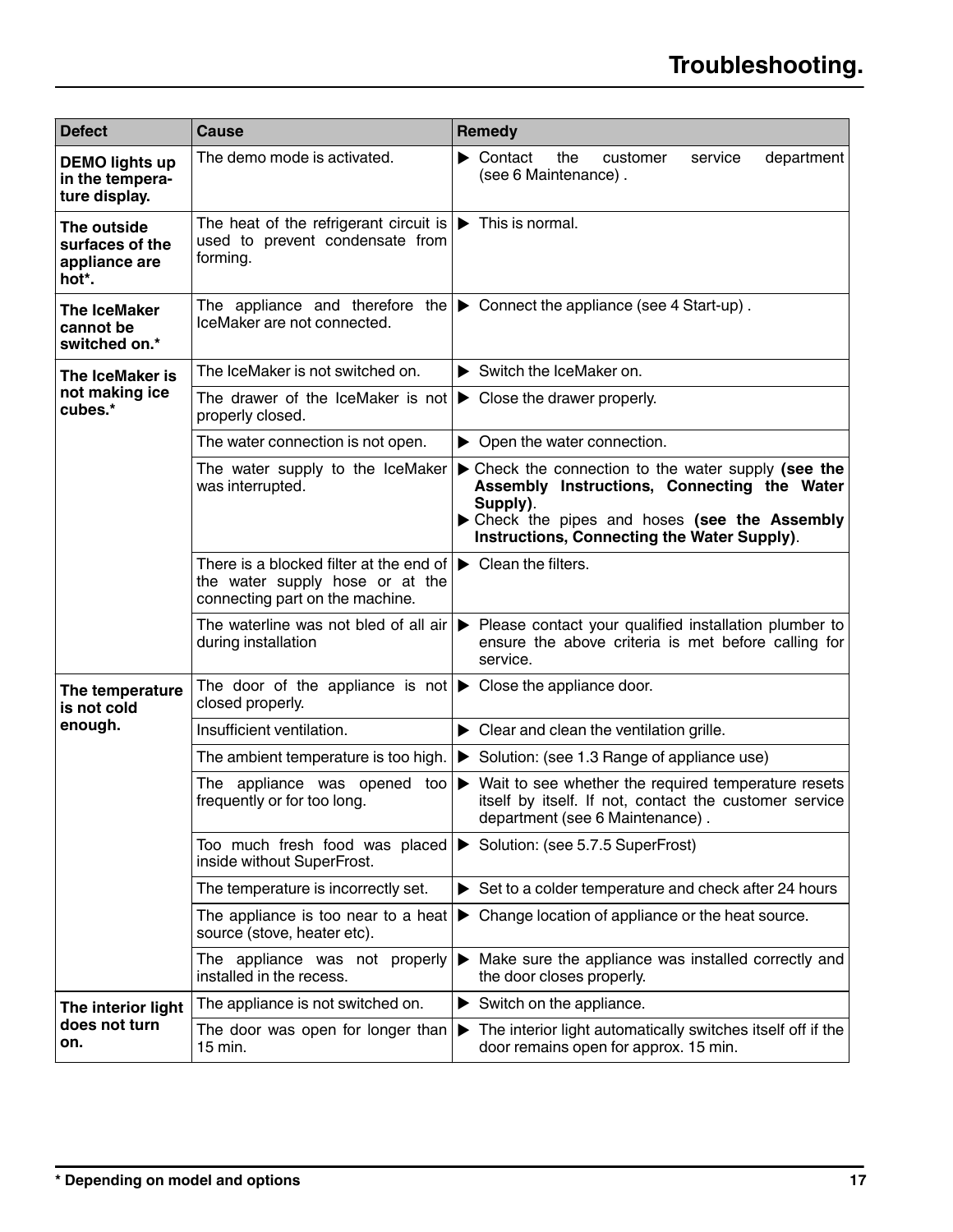# <span id="page-17-0"></span>**Putting appliance out of service**

| <b>Defect</b>                                                                  | Cause                                                                                                                                        | Remedy                                                                                                                                                                                                                                                                                                       |
|--------------------------------------------------------------------------------|----------------------------------------------------------------------------------------------------------------------------------------------|--------------------------------------------------------------------------------------------------------------------------------------------------------------------------------------------------------------------------------------------------------------------------------------------------------------|
|                                                                                | The LED interior light is faulty or the<br>cover is damaged:                                                                                 | <b>WARNING</b><br>Risk of injury from electrical shock.<br>Live parts are under the cover.<br>The LED interior light should only be replaced or<br>repaired by the Customer Service department or by<br>engineers trained to do so.                                                                          |
|                                                                                |                                                                                                                                              | <b>WARNING</b><br>Risk of injury from LED lamp!<br>The light intensity of the LED lighting corresponds to risk<br>group RG 2.<br>If the cover is faulty:<br>> Do not gaze directly at this lighting unit with optical<br>lenses while very close to the light source. This can<br>cause damage to your eyes. |
| The door seal is<br>faulty or needs<br>to be replaced<br>for other<br>reasons. | On some appliances the door seal is $\triangleright$ Contact<br>interchangeable. You can replace it<br>without the use of any special tools. | the<br>service<br>department<br>customer<br>(see 6 Maintenance).                                                                                                                                                                                                                                             |
| The appliance is<br>iced up or<br>condensation is<br>building.                 | of its groove.                                                                                                                               | The door seal may have slipped out $\blacktriangleright$ Check the door seal is well placed in the groove.                                                                                                                                                                                                   |

# **8 Putting appliance out of service**

# **8.1 Vacation Tips**

**Short vacations:** If you will be away for less than four weeks

- $\blacktriangleright$  Use all perishables.
- $\blacktriangleright$  Freeze other items.
- $\blacktriangleright$  Turn off the refrigerator compartment.
- $\blacktriangleright$  Turn off the icemaker.\*
- $\blacktriangleright$  Shut down the water supply to the icemaker.\*

**Long vacations:** If you will be away for a month or more

- $\blacktriangleright$  Remove all food from the appliance.
- $\blacktriangleright$  Turn OFF the appliance.
- $\blacktriangleright$  Clean the appliance (see 6.2 Cleaning the appliance).
- $\blacktriangleright$  Leave the door open to prevent unpleasant odors.
- $\triangleright$  This will also keep mold from building up.
- $\blacktriangleright$  Turn off the icemaker.\*
- $\blacktriangleright$  Shut off the water supply to the icemaker.\*

# **8.2 Switching the device off**

#### **Note**

- $\triangleright$  Only the freezer compartment needs to be switched off to switch off the **entire appliance**. This automatically shuts down the refrigerator compartment at the same time.
- **The refrigerator compartment** can be switched off separately (e.g. for a long period of absence, such as holidays) but the freezer compartment remains on.
- $\blacktriangleright$  If the appliance or the refrigerator compartment cannot be switched off, the Child Safety function is still activated [\(see 5.2 Child-proof lock\) .](#page-5-0)

#### **8.2.1 Switching the whole appliance off via the freezer compartment**

- Press the Freezer compartment On/Off button Fig. 3 (6) and hold down for about 2 seconds.
- $\triangleright$  A long beep sounds.
- $\triangleright$  The temperature displays are dark.
- $\triangleright$  The appliance (refrigerator compartment and freezer compartment) is switched off.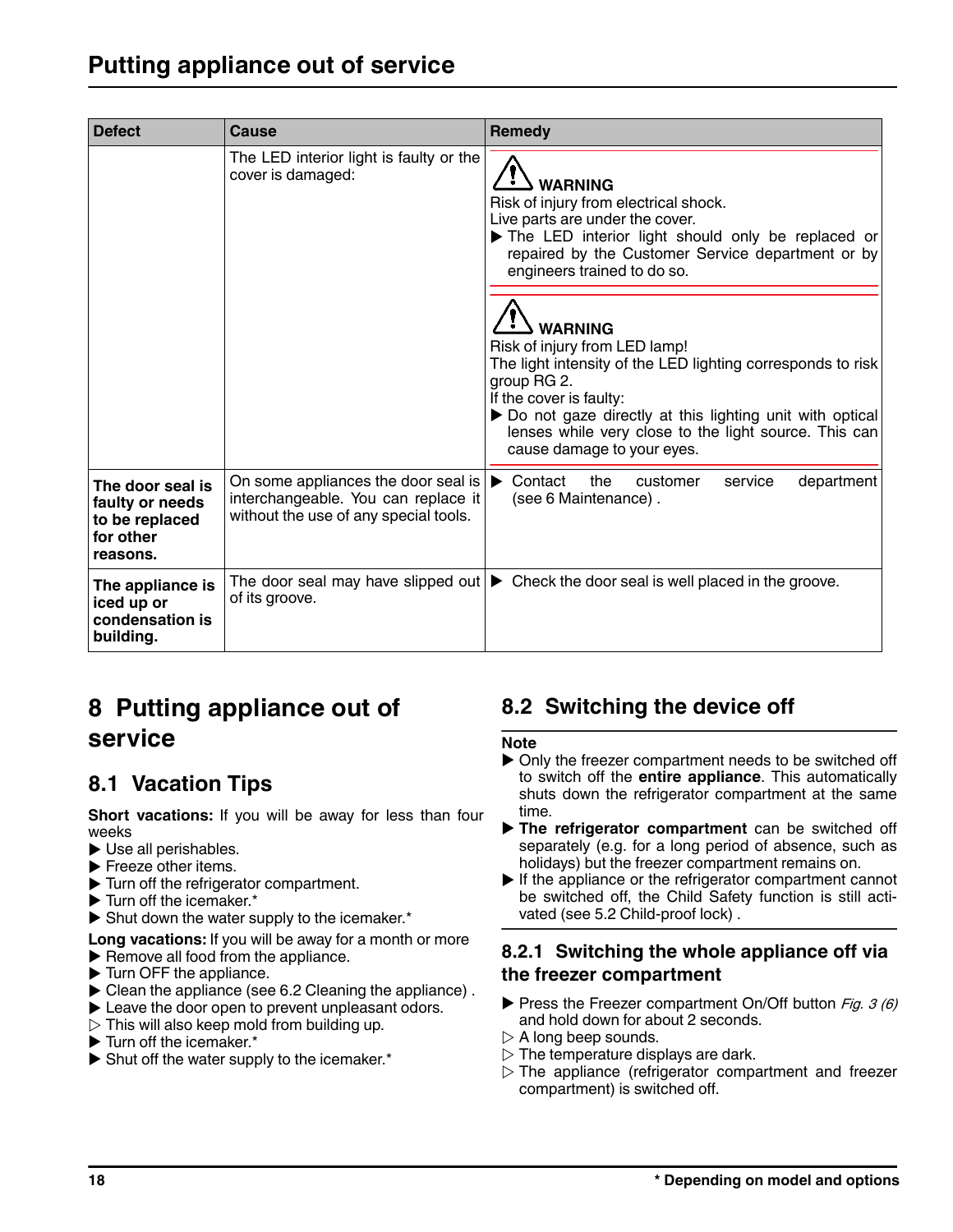#### **8.2.2 Switching off the fridge compartment**

#### **Note**

Before going on vacation or other prolonged periods of non-use

- $\triangleright$  You can switch the refrigerator compartment on/off separately from the freezer section.
- Press the Refrigerator compartment On/Off button *Fig. 3 (1)* and hold down for about 2 seconds.
- $\triangleright$  The refrigerator compartment temperature display Fig. 3 (2) is dark.
- $\triangleright$  The refrigerator compartment is switched off.
- $\triangleright$  The freezer compartment remains on.

# **8.3 Decommissioning**

- $\blacktriangleright$  Empty the appliance.
- $\blacktriangleright$  Put the IceMaker in the cleaning position [\(see 6 Mainte](#page-12-0)[nance\) .](#page-12-0)\*
- $\triangleright$  Switch off the appliance [\(see 8 Putting appliance out of](#page-17-0) [service\)](#page-17-0) .
- $\blacktriangleright$  Pull out the power plug.
- $\blacktriangleright$  Clean the appliance [\(see 6.2 Cleaning the](#page-12-0) [appliance\)](#page-12-0) .



 $\blacktriangleright$  Leave the door open to prevent bad smells.

# **9 Disposing of the appliance**

Follow the local regulations for the disposal of appliances. Old appliances can be dangerous. Contact the local refuse collection department for additional information.



There is a risk of suffocation.

Children playing can shut themselves in and suffocate.  $\blacktriangleright$  Take the door(s) off.

- $\blacktriangleright$  Remove the drawers.
- $\blacktriangleright$  Leave the storage shelves in the appliance so that children cannot easily climb into the appliance.



Danger of electric shock.

- $\triangleright$  Cut off the plug from the power cord and discard.
- $\blacktriangleright$  Cut off the power cord from the discarded appliance. Dispose of separately from the appliance.

Ensure during and after disposal that the appliance isn't stored in the vicinity of gasoline or other flammable vapors and liquids.

When disposing of the appliance, ensure that the refrigeration circuit is not damaged to prevent uncontrolled escape of the refrigerant it contains (data on type plate) and oil.